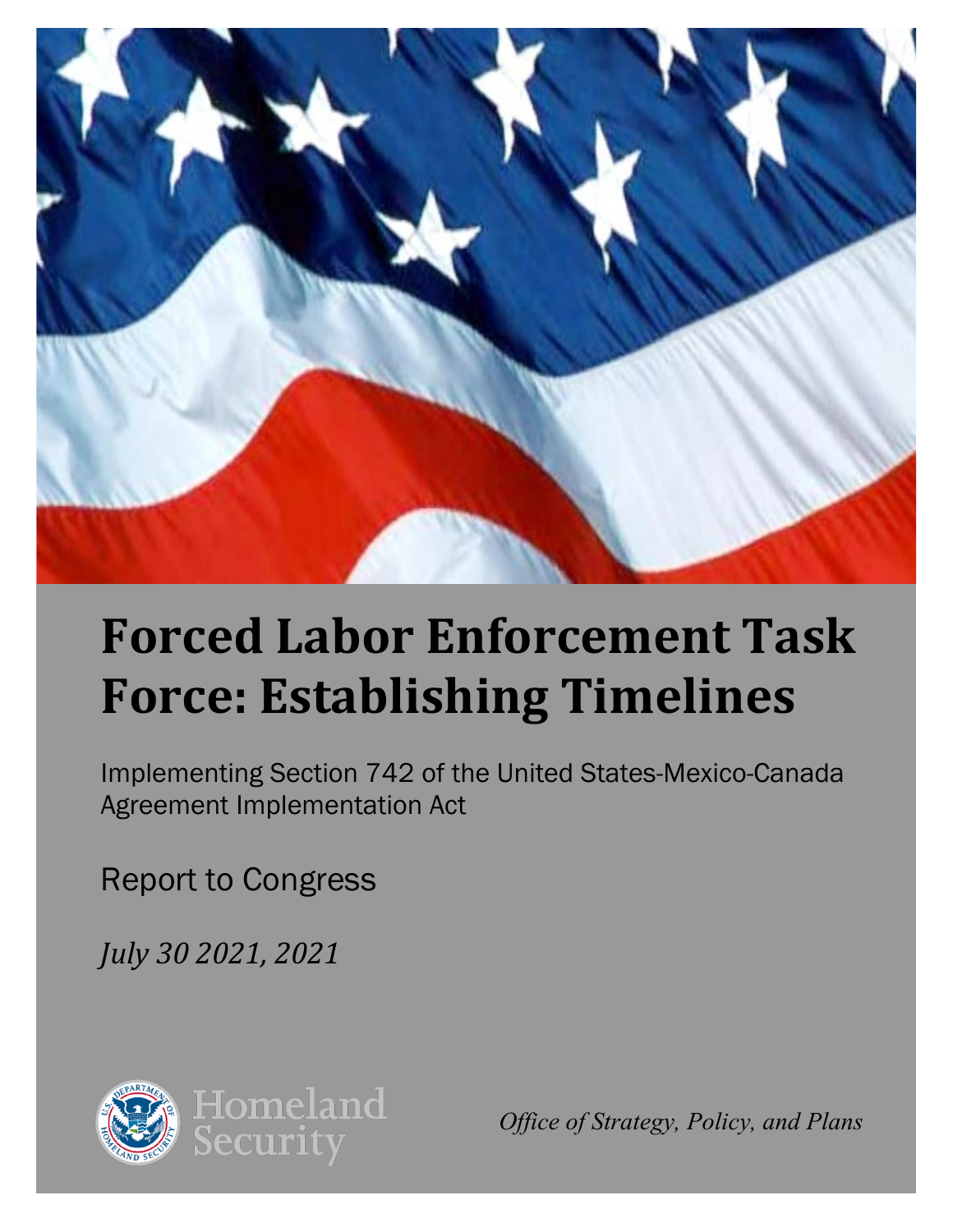#### Message from the Acting Under Secretary for Strategy, Policy and Plans

July 30, 2021

I am pleased to present the following Report to Congress, "Forced Labor Enforcement Task Force: Establishing Timelines," which was prepared by the U.S. Department of Homeland Security's (DHS) Office of Strategy, Policy, and Plans.

This document has been compiled pursuant to Section 742 of the United States-Mexico-Canada Agreement Implementation Act of 2020 (Pub. L. 116-113) with contributions from and the approval of the current members of the Forced Labor Enforcement Task Force and in consultation with the appropriate congressional committees, the House Committee on Ways and Means and the Senate Finance Committee.

Combating trade in illicit goods produced with forced labor overseas not only promotes respect for human rights and dignity, it also promotes American values of free and fair global trade and rule of law. Also, combating illicit goods produced with state-sponsored forced labor or convict labor may benefit U.S. national security and interests overseas. As mandated by Section 742, this Report establishes timelines for responding to petitions submitted to the Commissioner of U.S. Customs and Border Protection (CBP) alleging that goods produced with child labor or forced labor are being or are likely to be imported. These timelines are constructed recognizing the limitations of current U.S. law precluding CBP from taking enforcement actions against any child labor that is not forced or indentured child labor.

Pursuant to P.L. 116-113, this Report will be made publicly available and is being provided to:

The Honorable Ron Wyden Chairman, Senate Committee on Finance

The Honorable Mike Crapo Ranking Member, Senate Committee on Finance

The Honorable Richard Neal Chairman, House Committee on Ways and Means

The Honorable Kevin Brady Ranking Member, House Committee on Ways and Means

Sincerely,

Kelli Ann.Burriesci Acting Under Secretary Office of Strategy, Policy, and Plans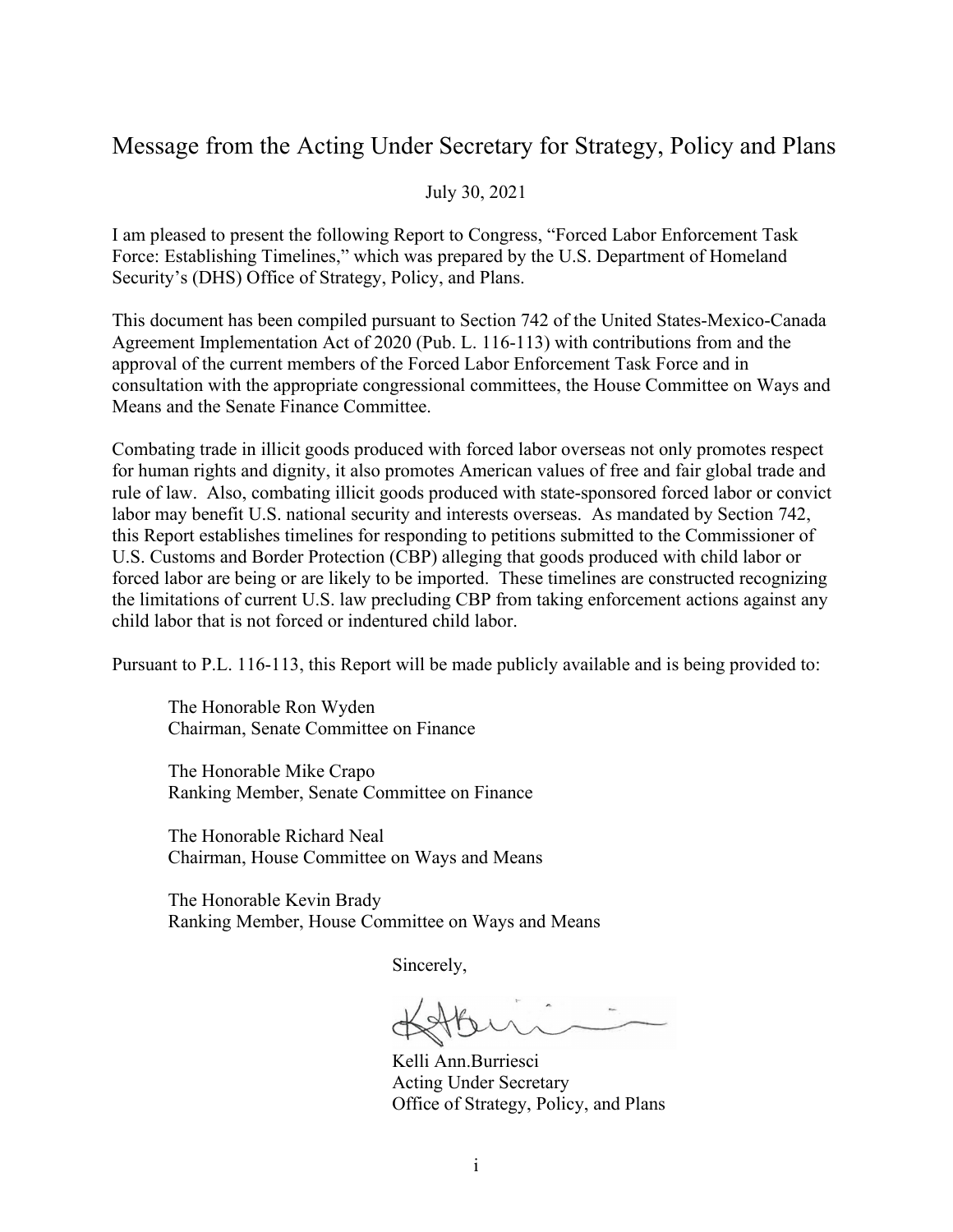# Executive Summary

Established by Executive Order 13923 in May 2020, the Forced Labor Enforcement Task Force is responsible for monitoring U.S. enforcement of the prohibition on importing goods produced with forced labor as described in 19 U.S.C. § 1307 (Section 1307).

As mandated by Section 742 of the United States-Mexico-Canada Agreement (USMCA) Implementation Act of  $2020$ ,<sup>[1](#page-2-0)</sup> this report establishes timelines for responding to petitions submitted to the Commissioner of U.S. Customs and Border Protection (CBP), a component of the U.S. Department of Homeland Security (DHS), alleging that goods produced with forced labor are being or are likely to be imported. $2$ 

Beyond the prohibition on importing goods produced with forced labor in Section 1307, there are other relevant federal laws that the U.S. government can use to combat the production of goods with forced labor globally. All members of the Forced Labor Enforcement Task Force have a role to play, as outlined in this report, in supporting effective U.S. government enforcement of such relevant laws.

There are several CBP timelines and investigative benchmarks established in this report. CBP reviews the submitted petition within 30 days to accept or reject the petition for investigation or refer the petition for possible action under other U.S. Department and Agency authorities. Once CBP accepts a petition for investigation, it will commence the investigation. In approximately 90 to 180 days from the initiation of an investigation, CBP will assess whether it possesses information to articulate reasonable suspicion of a violation of Section 1307.

In cases where CBP has reasonable suspicion of a Section 1307 violation, CBP will issue a Withhold Release Order, in accordance with applicable regulations. In approximately 180 to 365 days from the initiation of an investigation, CBP will assess whether it possesses information to articulate probable cause sufficient to issue a Section 1307 Finding. In cases where CBP has probable cause to determine a Section 1307 violation, CBP will take steps to issue a Section 1307 Finding, in accordance with applicable regulations. CBP's coordination with members of the Forced Labor Enforcement Task Force is built into the timelines, as that coordination is critical to achieving effective forced labor enforcement results.

The Forced Labor Enforcement Task Force will continue its critical mission of supporting the U.S. government's ability to effectively combat the illicit activity of importing goods produced with forced labor.

<span id="page-2-0"></span> $1$  19 U.S.C. § 4682.

<span id="page-2-1"></span><sup>&</sup>lt;sup>2</sup> The CBP timelines established in this report also include timelines for CBP to refer allegations of child labor that is not forced or indentured to the relevant Forced Labor Enforcement Task Force member. However, U.S. law does not provide CBP authority to take enforcement actions against prohibit the importation of goods produced with child labor that is not forced or indentured.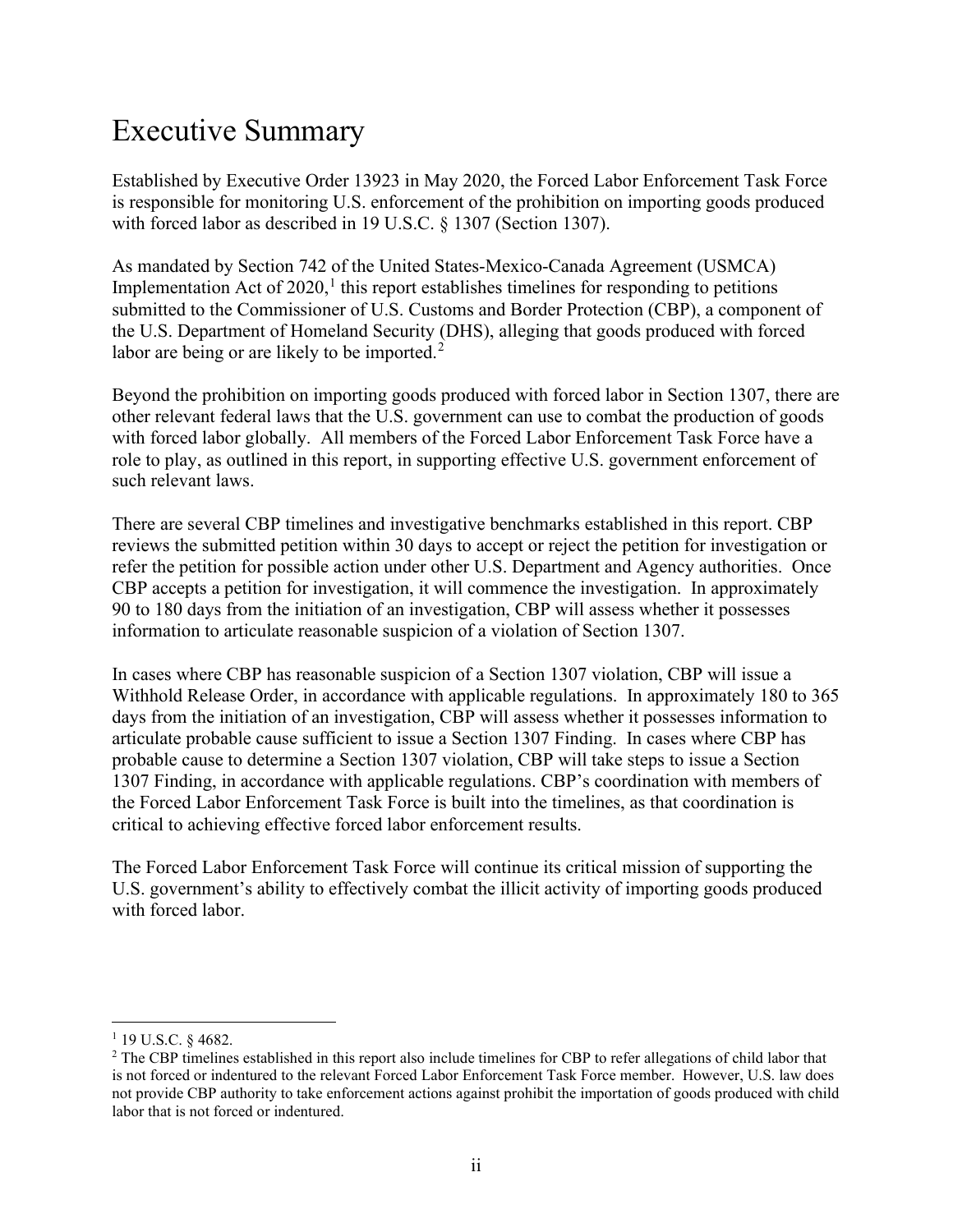

# Forced Labor Enforcement Task Force: **Establishing Timelines**

# **Table of Contents**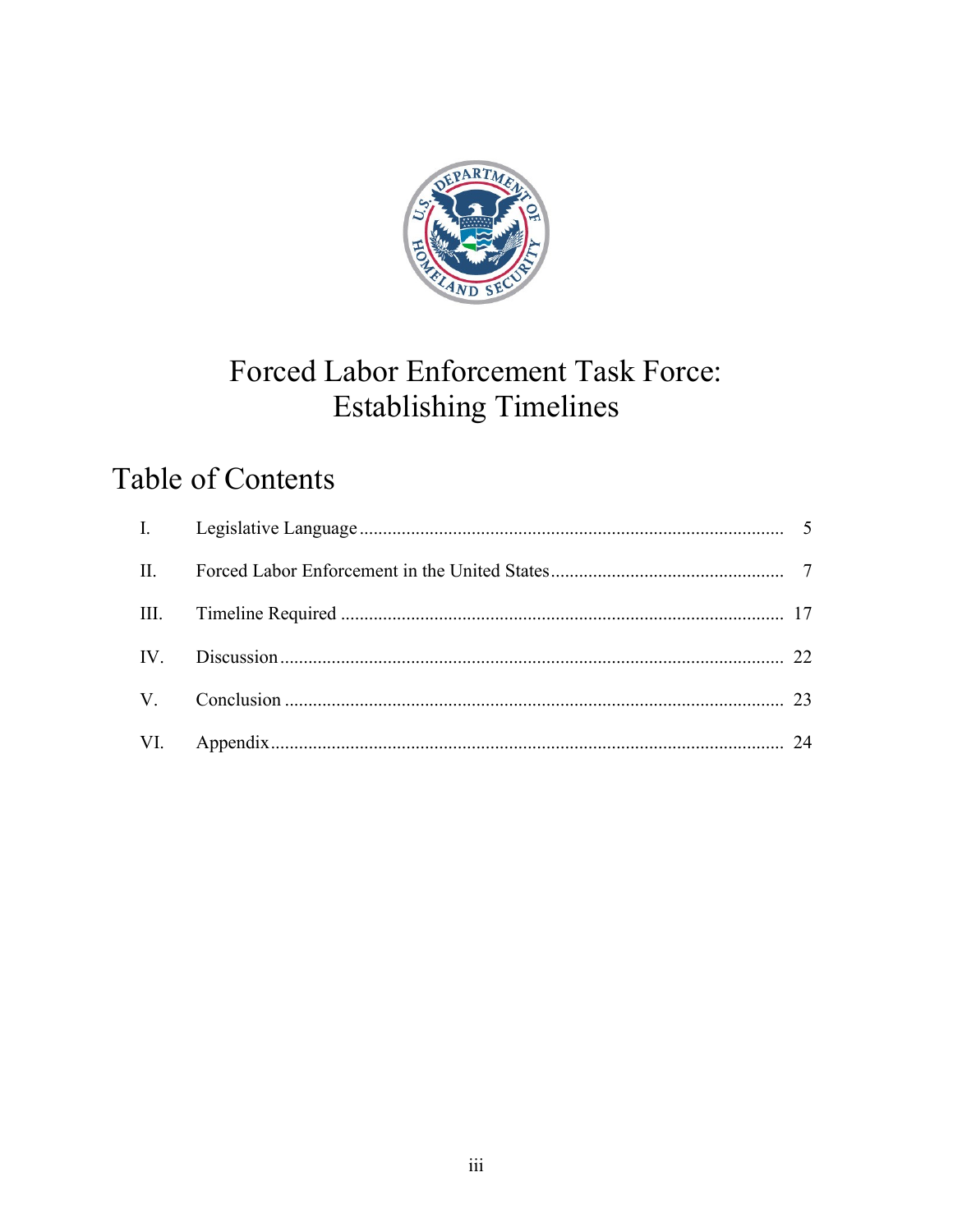### I. Legislative Language

The United States-Mexico-Canada Agreement Implementation Act of 2020 (Pub. L. 116-11[3](#page-4-0))<sup>3</sup> in Sec. 741 states that "the President shall establish a Forced Labor Enforcement Task Force to monitor United States enforcement of the prohibition under section 307 of the Tariff Act of 1930 (19 U.S.C.  $\S$  1307).<sup>[4](#page-4-1)</sup> The law further includes<sup>[5](#page-4-2)</sup> the following requirement in Sec. 742 of the Act<sup>[6](#page-4-3)</sup>:

#### *Timeline required*

(a) In General—

Not later than 90 days after the establishment of the Forced Labor Enforcement Task Force pursuant to section  $741(a)$ , the Task Force shall establish timelines for responding to petitions submitted to the Commissioner of U.S. Customs and Border Protection alleging that goods are being imported by or with child or forced labor.

(b) Consultation Required—

In establishing the timelines during such 90-day period, the Task Force shall consult with the appropriate congressional committees.

(c) Report—

The Task Force shall timely submit to the appropriate congressional committees a report that contains the timelines established pursuant to subsection (a) and shall make such report publicly available.

House Report 116-358, which accompanies the United States-Mexico-Canada Agreement Implementation Act of 2020 (Pub. L. 116-113), states<sup>[7](#page-4-4)</sup>:

Explanation of Change

…

Section 742 requires the Task Force to establish timelines for responding to petitions alleging that goods are being imported by or with forced or child labor. The Task Force must establish such timelines within 90 days of being constituted and shall consult with the Committee on Ways and Means and the Senate Finance

<span id="page-4-0"></span> $3$  19 U.S.C. Chapter 29.<br> $4$  Codified at 19 U.S.C.  $\S$  4681(a).

<span id="page-4-2"></span><span id="page-4-1"></span><sup>&</sup>lt;sup>5</sup> Although the law says that "the Task Force shall establish timelines for responding to petitions submitted to the Commissioner of U.S. Customs and Border Protection alleging that goods are being imported by or with child or forced labor," DHS notes that 19 U.S.C. § 1307 prohibits the importation of goods produced with forced child labor or indentured child labor, but not child labor that is not forced or indentured. DHS also assumes that "by or with child or forced labor" modifies the "goods" as opposed to "being imported," consistent with 19 U.S.C. § 1307. <sup>6</sup> Codified at 19 U.S.C. § 4682.

<span id="page-4-4"></span><span id="page-4-3"></span><sup>7</sup> DHS also held a meeting on June 9, 2020 with the House Committee on Ways and Means and the Senate Finance Committee in which staffers clarified Congressional intent was for CBP timelines to cover allegations of goods produced with forced labor or forced child labor that are being or are likely to be imported, not goods produced with child labor that is not forced.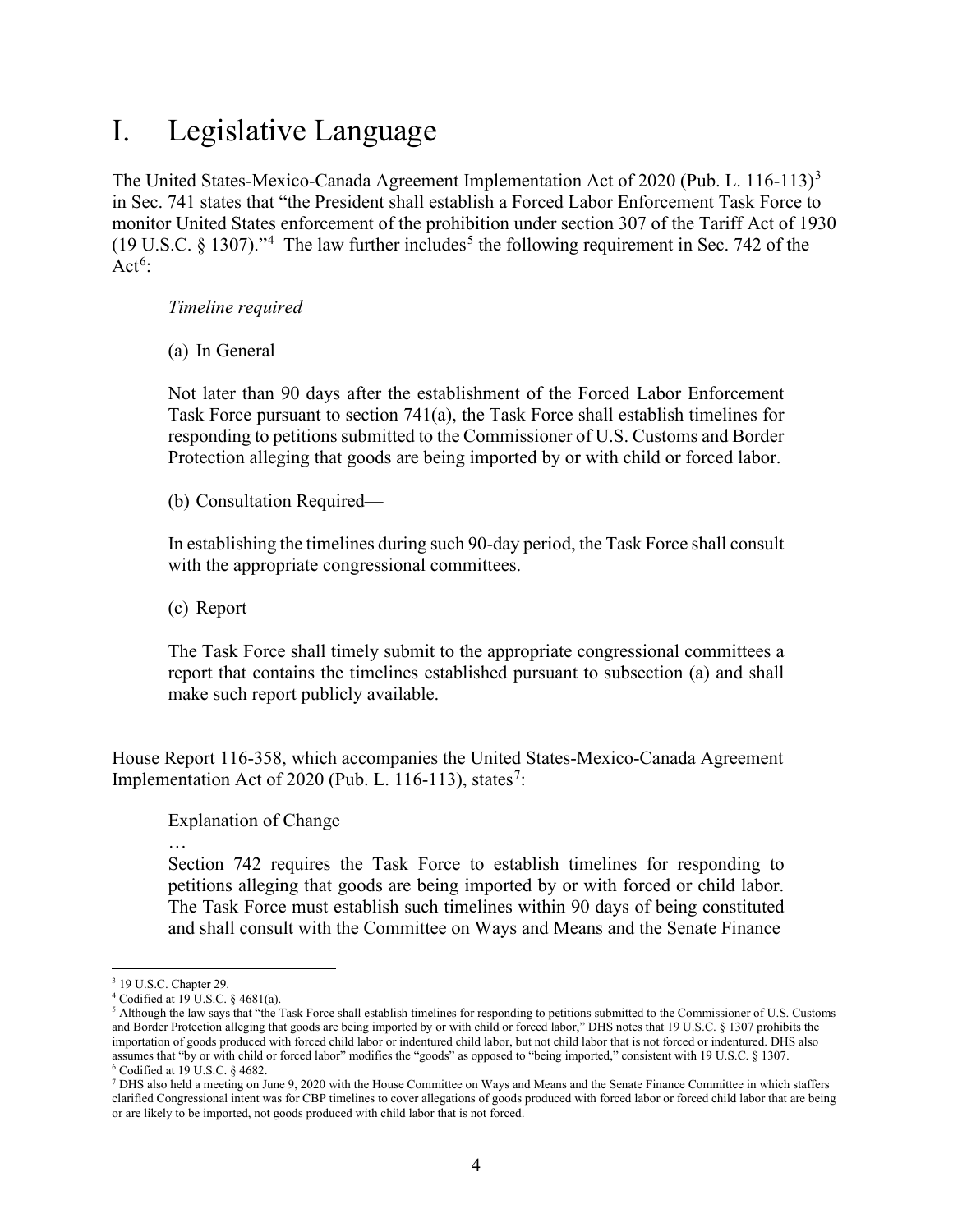Committee. The Task Force shall submit the timelines in a report to the Committee on Ways and Means and the Senate Finance Committee and make it publicly available.

… Reason for Change

Section 307 of the Tariff Act of 1930 prohibits the importation of goods made by or with forced labor. The USMCA also includes a provision that requires parties to prohibit the importation of goods made by or with forced labor.

This subtitle requires the U.S. government to better coordinate its enforcement efforts and report to Congress on a regular basis regarding such efforts. Further, it requires the Task Force to build upon the monitoring efforts currently being completed by the Department of Labor regarding forced and child labor.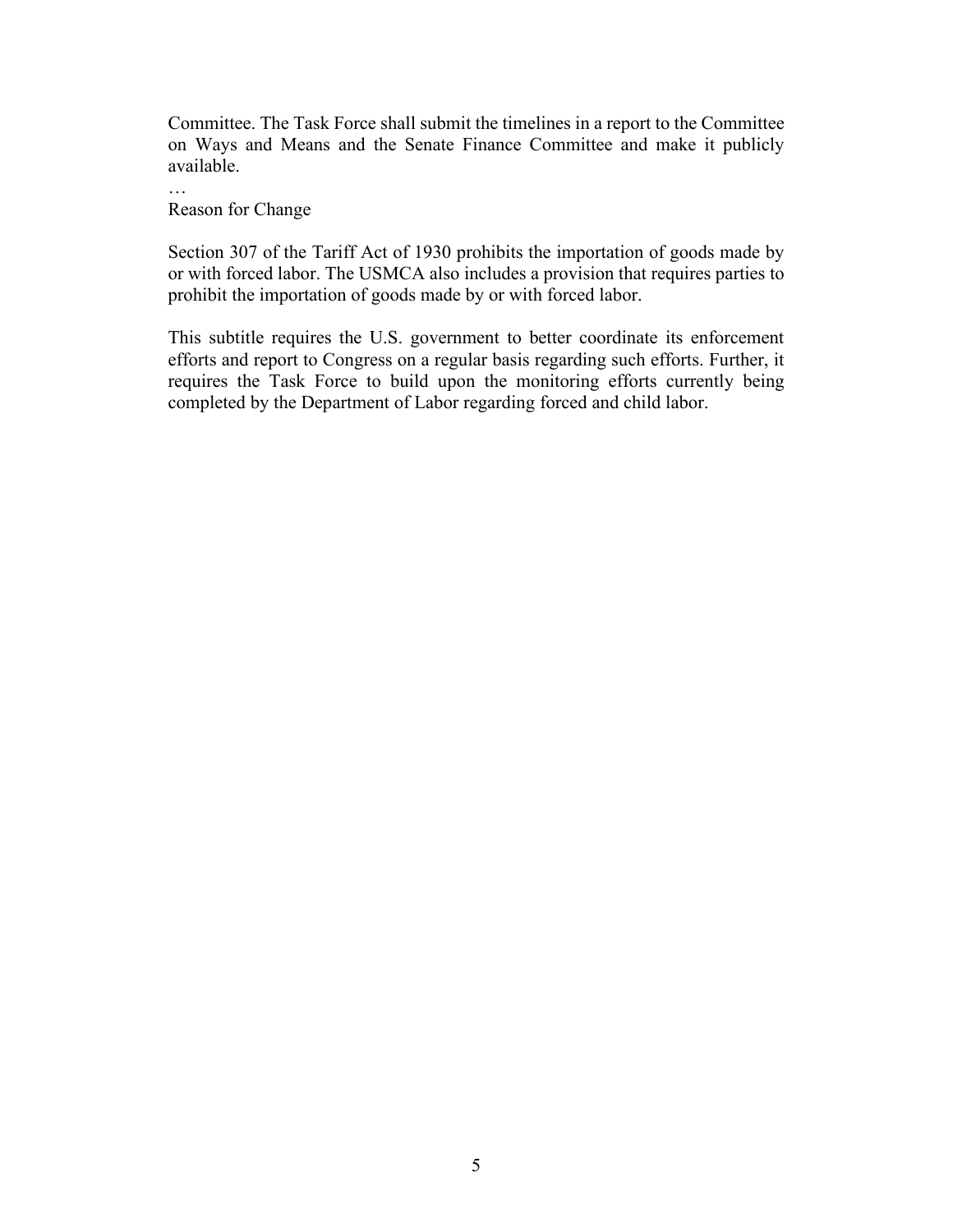# II. Forced Labor Enforcement in the United States

U.S. law prohibits importing goods mined, produced, or manufactured wholly or in part in any foreign country by convict labor, forced labor, or indentured labor under penal sanctions, including forced or indentured child labor, as described in 19 U.S.C. § 1307.

This law is derived from the Tariff Act of 1930, passed at the start of the Great Depression to keep foreign industry with unfair labor practices from undermining the U.S. economy and its workers.

In February 2016, the Trade Facilitation and Trade Enforcement Act of 2015 repealed the "consumptive demand" clause contained within 19 U.S.C. § 1307 since the 1930s. This clause permitted the importation of goods made by forced labor "if the goods were not produced in such quantities in the United States as to meet the consumptive demands of the United States." Repealing this clause removed a significant barrier to full enforcement of the law.

Critically, because the law prohibits the importation of goods made "wholly or in part" by forced labor, entities importing merchandise in the United States are liable for enforcement actions if there is forced labor at any tier of their supply chain, down to every input into the products actually or potentially destined for importation into the United States.<sup>[8](#page-6-0)</sup>

The definition of forced labor in 19 U.S.C. § 1307 is "all work or service which is exacted from any person under the menace of any penalty for its nonperformance and for which the worker does not offer himself voluntarily," and includes two key elements:

- Menace of penalty, i.e., using or threatening to use penalties to compel someone to work. Examples include violence, threats of violence, physical confinement, and debt bondage; and
- Involuntariness, i.e., a lack of freedom to leave a job at any time. Examples include identity documents being taken away, being physically or linguistically isolated in the area of work, being forced to work without wages, and being forced to work a different job or for different employers than consented or a more hazardous job without protection and consent.

Any goods produced by North Korean nationals or citizens are presumed to be prohibited from importation under 1[9](#page-6-1) U.S.C.  $\S$  1307, regardless of where they are produced.<sup>9</sup> This is a rebuttable presumption. Such North Korean-made goods<sup>[10](#page-6-2)</sup> may be imported into the United States if the

<span id="page-6-0"></span><sup>8</sup> For example, if fish feed was produced with forced labor, then farmed fish given that feed are products of forced labor under this law. Similarly, for example, if gold was mined with forced labor and that gold is used to build semiconductors put in smartphones, then those smartphones are products of forced labor under this law.<br>9 22 U.S.C. § 9241a(a).

<span id="page-6-1"></span>

<span id="page-6-2"></span><sup>&</sup>lt;sup>10</sup> If goods, services, or technology were produced wholly or in part *from* North Korea, then they are prohibited from importation into the United States without a license from the U.S. Department of Treasury Office of Foreign Assets Control (OFAC) or an applicable exemption, in accordance with Executive Order 13570.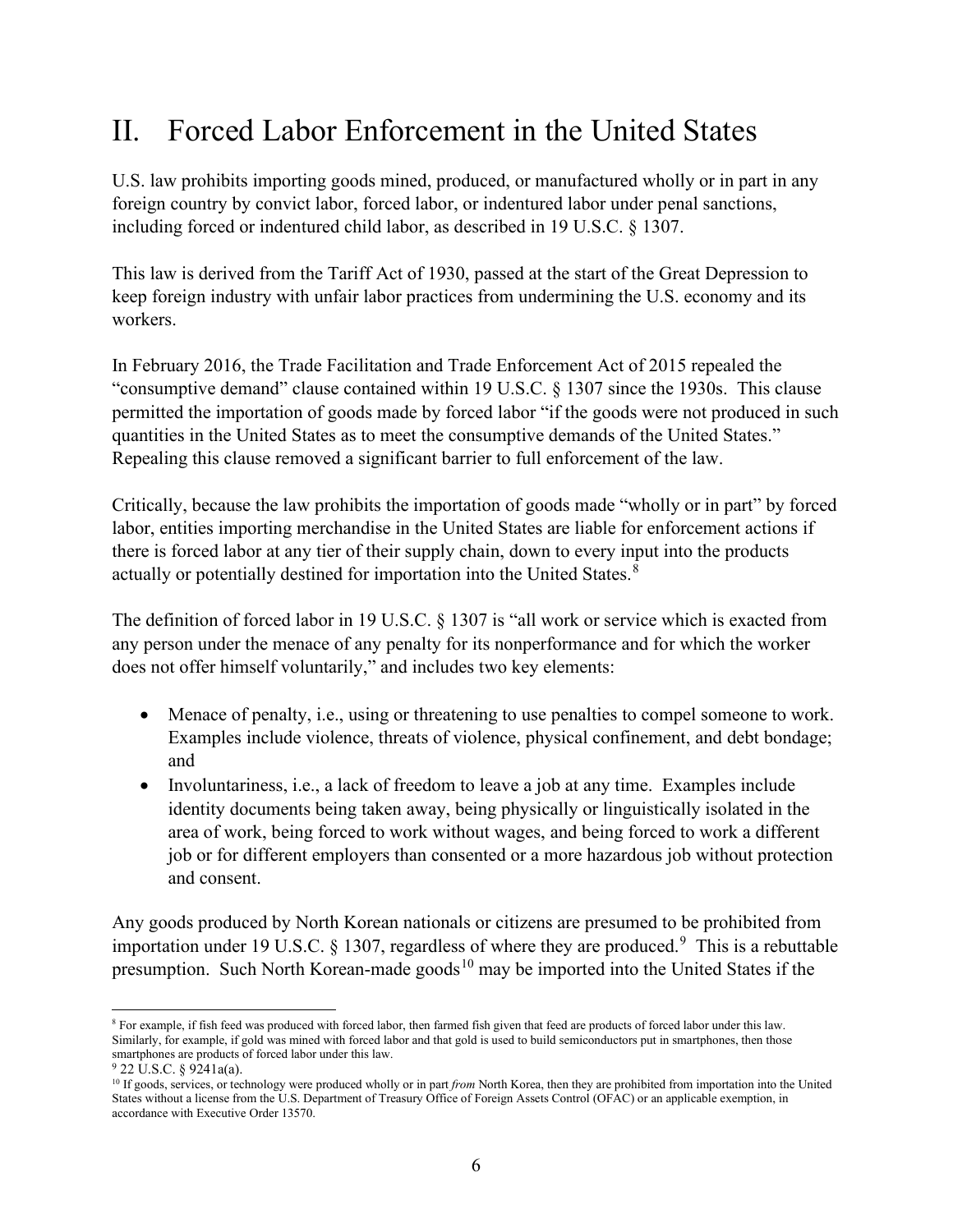Commissioner of U.S. Customs and Border Protection (CBP) finds, by clear and convincing evidence, the goods were not produced with forced labor.<sup>11</sup>

The Trafficking Victims Protection Act of 2000 (TVPA) made forced labor a federal crime under 18 U.S.C. § 1589 and labor trafficking a federal crime under 18 U.S.C. § 1590 and instituted numerous protections for victims. With respect to imported goods,<sup>12</sup> 18 U.S.C. § 1589(b) and 1593A criminalize knowingly benefiting, financially or by receiving anything of value, "from participation in a venture which has engaged in the providing or obtaining of labor or services [described in subsection (a) of the statute], knowing or in reckless disregard of the fact that the venture has engaged in providing or obtaining" of forced labor or in labor trafficking, which includes knowingly recruiting, harboring, transporting, providing, or obtaining a person for forced labor. Under 18 U.S.C. § 1596, U.S. courts have extra-territorial jurisdiction over the federal crimes of forced labor and labor trafficking.<sup>13</sup> That statute provides that prosecutions may be brought against an alleged offender (person or entity) for forced labor that occurred anywhere in the world, as long as the alleged offender is a U.S. national, a U.S. lawful permanent resident, or, irrespective of nationality, present in the United States.

It is also a federal crime to knowingly transport in U.S. interstate commerce or from any foreign country into the United States prison-made goods, which includes goods produced wholly or in part by convicts, prisoners, or in any penal or reformatory institution, with limited exceptions, under 18 U.S.C. § 1761. This criminal statute was originally enacted by the Ashurst-Sumners Act of 1935. It was part of a movement to further regulate the U.S. prison system and "sought to stop inmate-manufactured goods from flooding the market and undermining [American nonconvict] labor."[14](#page-7-3) Anyone who violates this criminal statute shall be fined or imprisoned up to two years, or both.<sup>[15](#page-7-4)</sup> Such prison-made goods shall be forfeited to the United States.<sup>[16](#page-7-5)</sup>

As with 19 U.S.C.  $\S$  1307 above, the language "wholly or in part,"<sup>[17](#page-7-6)</sup> indicates that corporations in the United Statesmay be liable if their supply chain their supply chains are not free of goods produced by prisoners, convicts, or anyone in any penal or reformatory institution, unless one of the stated exceptions applies.

It is also a federal crime under 18 U.S.C. § 1762, for any goods produced, wholly or in part, by convicts, prisoners, or anyone in any penal or reformatory institution that are shipped or transported in interstate or foreign commerce, with limited exceptions, to not be plainly and clearly marked (i.e., readily ascertained on inspecting the outside of a package) with:

the name and address of the shipper,

<span id="page-7-1"></span><span id="page-7-0"></span><sup>&</sup>lt;sup>11</sup> 22 U.S.C. § 9241a(b).<br><sup>12</sup> 18 U.S.C. § 545 criminalizes smuggling goods into the United States, and is another example of a federal crime that may apply to those who fraudulently or knowingly import goods produced with forced labor.

<sup>13</sup> 18 U.S.C. § 1596.

<span id="page-7-3"></span><span id="page-7-2"></span><sup>&</sup>lt;sup>14</sup> Bosworth, Mary. *Encyclopedia of Prisons and Correctional Facilities*. India: SAGE Publications, 2005. Pg. 43.<br><sup>15</sup> 18 U.S.C. § 1761(a).

<span id="page-7-6"></span><span id="page-7-5"></span><span id="page-7-4"></span><sup>16 18</sup> U.S.C. § 1762(b). 16 18 U.S.C. § 1762(b).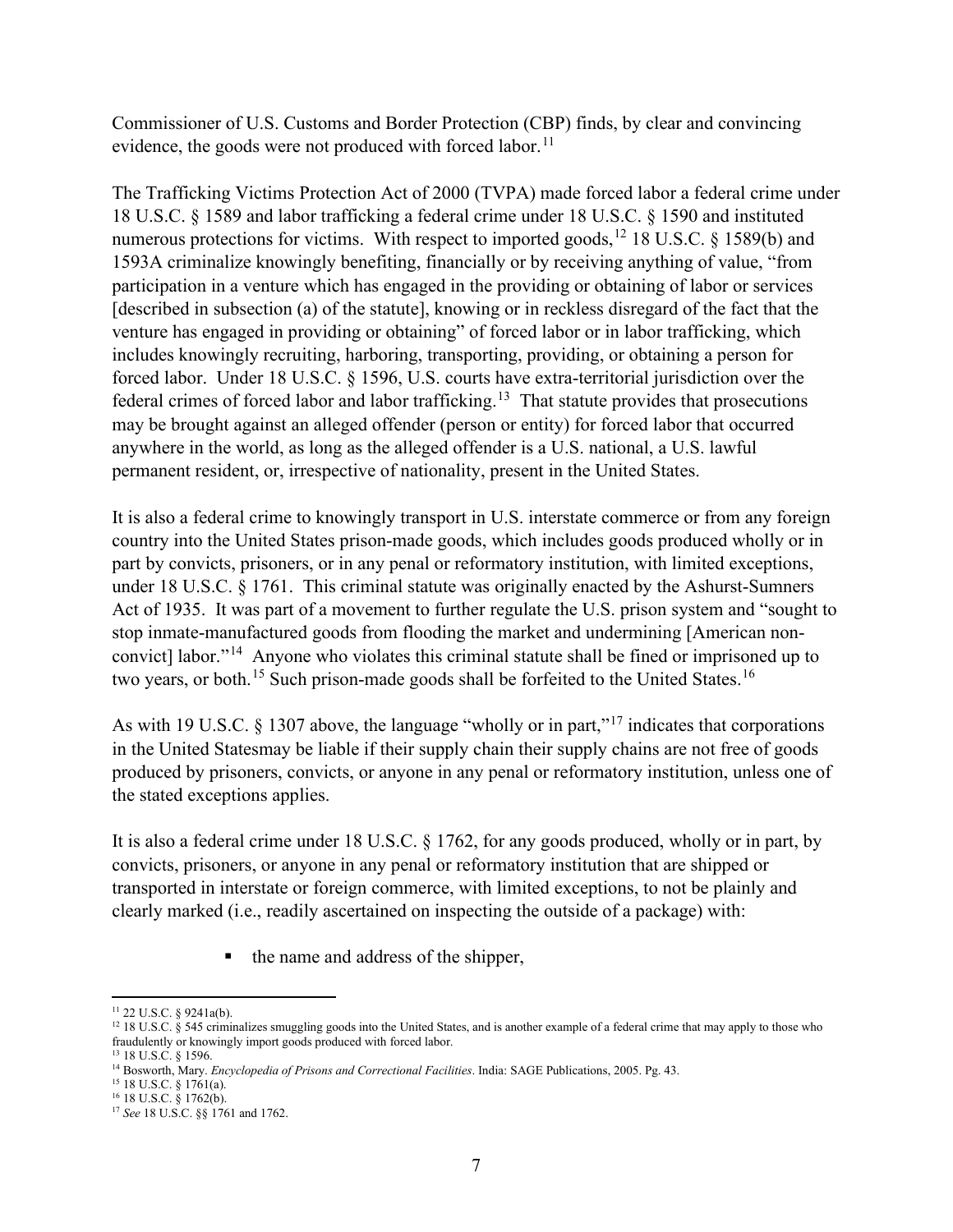- $\blacksquare$  the name and address of the consignee,
- the nature of the contents, and
- the name and location of the penal or reformatory institution where produced wholly or in part

Anyone violating this law shall be fined and the goods transported in violation of the statute shall be forfeited to the United States.<sup>18</sup>

#### **Establishment of the Forced Labor Enforcement Task Force**

Section 741 of the U.S.-Mexico-Canada Agreement Implementation Act (USMCA), signed into law in January 2020, requires establishment of a Forced Labor Enforcement Task Force.<sup>[19](#page-8-1)</sup> Executive Order 13923 established the Forced Labor Enforcement Task Force in May 2020.

The U.S. Department of Homeland Security (DHS) chairs the Task Force, which must meet quarterly. Members of the Task Force include the Office of the U.S. Trade Representative (USTR), the Departments of Labor (DOL), State, Justice (DOJ), Treasury, and Commerce (DOC), and the U.S. Agency for International Development (USAID). The National Security Council (NSC) and Domestic Policy Council (DPC) participate as observers. An overview of each agency's role in forced labor enforcement is described below.

#### **U.S. Department of Homeland Security**

DHS enforces through its component agencies the prohibition on importing goods produced with forced labor. The agencies undertake enforcement primarily through trade enforcement and criminal enforcement.

#### *U.S. Customs and Border Protection*

CBP enforces Section 307 of the Tariff Act of 1930 (19 U.S.C. § 1307) prohibiting the importation of goods made with convict labor, forced labor, or indentured labor under penal sanctions, including forced or indentured child labor.

CBP investigates allegations received from other U.S. government agencies, civil society organizations, non-governmental organizations (NGOs), academia, media reports, and the private sector. CBP also initiates investigations of circumstances that present a high risk of forced labor use in the production of goods. To develop an allegation, CBP combines on-theground knowledge about foreign producers, growers, and manufacturers with information gathered by its Centers of Excellence and Expertise, Attachés, and/or Regulatory Audit and Agency Advisory Services through official correspondence, interviews, audits, and other engagements of importers. CBP refers cases to U.S. Immigration and Customs Enforcement

<span id="page-8-0"></span><sup>18</sup> 18 U.S.C. § 1762.

<span id="page-8-1"></span> $19$  U.S.C.  $\check{\S}$  4681(a).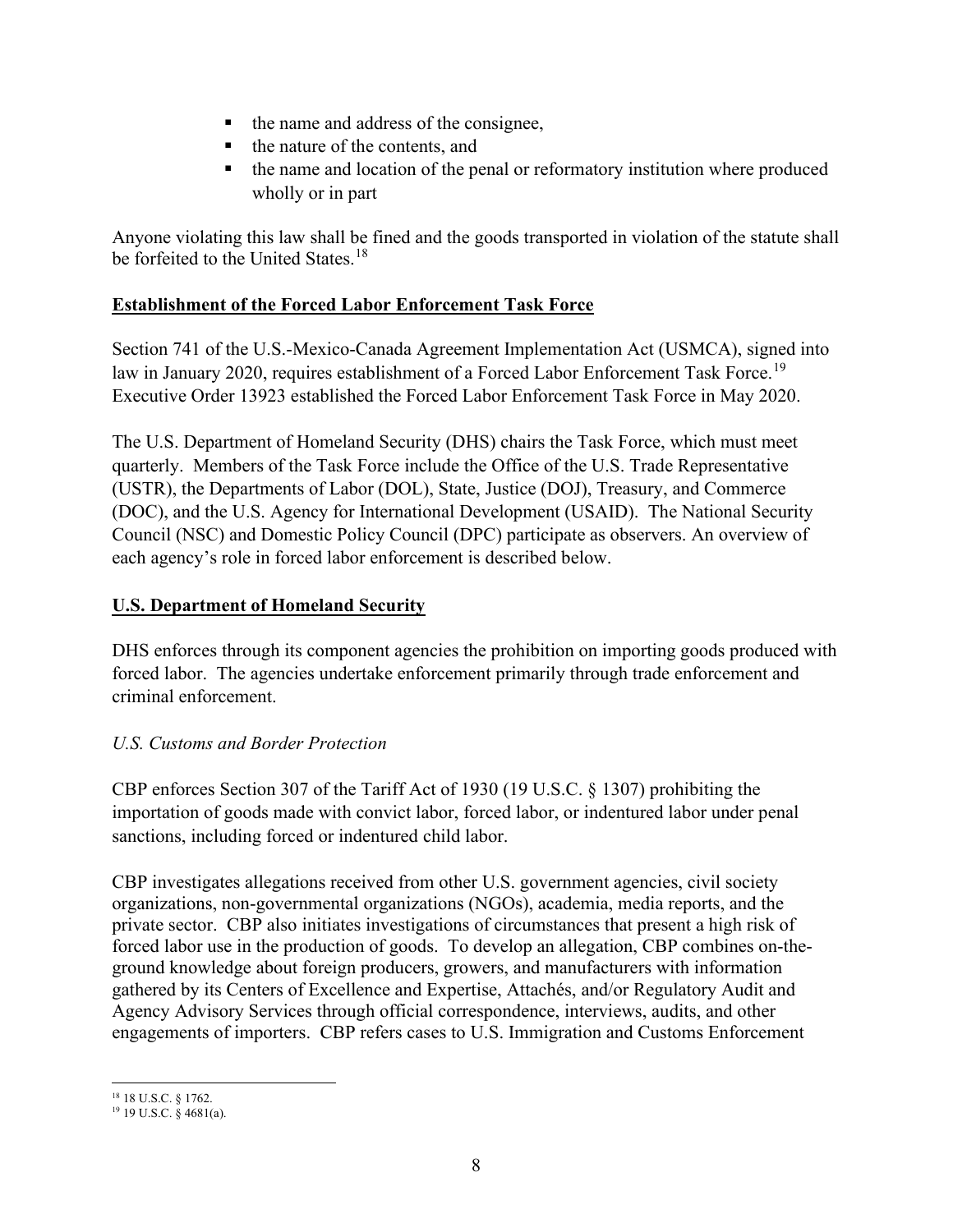(ICE) Homeland Security Investigations (HSI) for criminal investigation, as appropriate. CBP employs a risk-based enforcement strategy to prioritize and investigate cases.

CBP has civil law enforcement authority to detain, seize, or exclude goods produced with forced labor and convict labor at the ports of entry.

To issue a detention order (also known as a Withhold Release Order or WRO) on goods produced with forced labor, regulations require that CBP finds the information "reasonably but not conclusively" indicates the goods are produced with forced labor,  $^{20}$  $^{20}$  $^{20}$  and that the "class of merchandise" is being or is "likely to be" imported into the United States.<sup>21</sup> A WRO determination is made exclusively by the Commissioner of CBP (the head of the agency) or the Commissioner's designated representative.<sup>22</sup> Shipments of merchandise falling under WRO are subject to detention and/or exclusion. Once a WRO is issued, CBP works to facilitate the flow of legitimate goods while effectively prohibiting goods made with forced labor from entering U.S. commerce.

If CBP detains a shipment subject to a WRO, then within three months, the importer may respond to the allegation by providing evidence of admissibility,  $2<sup>3</sup>$  or the importer may redirect (i.e., export from the U.S. port) the goods to a location outside of the United States at any time prior to seizure.<sup>[24](#page-9-4)</sup> To request release of a particular shipment, importers may submit proof of admissibility petitions to the port of entry where the shipment is being detained. Importers and/or manufacturers may also request a WRO modification or revocation, which CBP reviews. CBP posts notifications of WRO modifications and revocations on CBP.gov, and endeavors to also issue media releases announcing the changes. WRO are also published online and announced in the media as well.

If CBP receives information sufficient to find probable cause that certain imported goods are produced with forced labor, CBP with the approval of the Secretary of Homeland Security will publish a formal "finding" to that effect in the Customs Bulletin and in the Federal Register.<sup>[25](#page-9-5)</sup> Merchandise covered by a Finding is subject to seizure and forfeiture.<sup>[26](#page-9-6)</sup> CBP may also issue penalties against those who facilitated the importation of goods produced with forced labor.<sup>[27](#page-9-7)</sup>

Existing regulations provide that if a CBP port director identifies any apparent violation of the prohibition against knowing importation or the inappropriate marking of goods produced by

<span id="page-9-0"></span> $20$  A reasonableness standard is one of the lowest thresholds among various burdens of proof in the U.S. legal system. As explained further, a Withhold Release Order only leads to detaining, not seizing, such goods, and shifts the burden to the importer to provide information to CBP demonstrating that the allegations are not valid.

<span id="page-9-1"></span><sup>21</sup> 19 C.F.R. § 12.42.

<span id="page-9-2"></span><sup>22</sup> *See* 19 C.F.R. § 12.42.

<span id="page-9-3"></span><sup>23</sup> 19 C.F.R. § 12.43.

<span id="page-9-4"></span><sup>24</sup> 19 C.F.R. § 12.44.

<span id="page-9-5"></span><sup>&</sup>lt;sup>25</sup> See 19 C.F.R. § 12.42. The Secretary of the Treasury delegated this authority to the Secretary of Homeland Security pursuant to Treasury Order 100-16, May 15, 2003.

<sup>&</sup>lt;sup>26</sup> 19 C.F.R. § 12.44.

<span id="page-9-7"></span><span id="page-9-6"></span><sup>&</sup>lt;sup>27</sup> For example, 19 U.S.C. § 1592 provides that CBP may issue penalties for import violations involving fraud, gross negligence, and negligence, and19 U.S.C. § 1595a provides that CBP may issue penalties against individuals who aid in unlawful importation..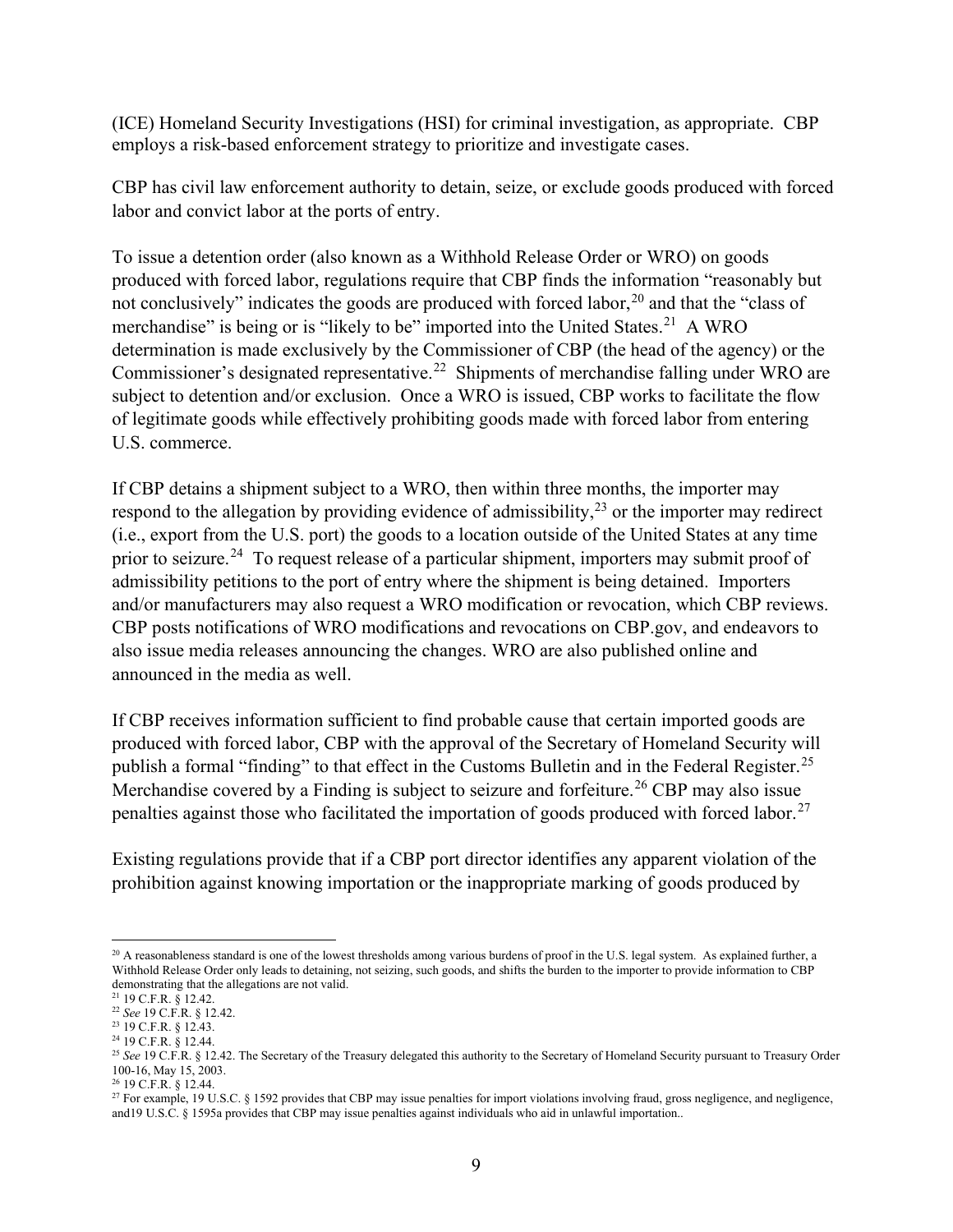convicts, prisoners, or anyone in any penal or reformatory institution,  $28$  then the CBP port director must detain the goods and report the facts to the appropriate U.S. Attorney, who will advise CBP on whether action should be taken against the goods.[29](#page-10-1) 

CBP's Office of Trade, Trade Remedy Law Enforcement Directorate (TRLED) leads CBP's forced labor enforcement work. The Forced Labor Division within TRLED handles the processing of allegations/petitions and law enforcement investigations. The Forced Labor Division manages the entire cycle of a civil forced labor case, from allegation, through investigation, respective enforcement actions, as well as adjudication of any requests for modification or revocation of WROs, and coordination for any civil penalties, criminal investigation referrals, and publishing of findings of forced labor. Offices beyond Forced Labor Division within CBP contribute to the investigations and enforcement actions, including:

- Office of Trade
	- o National Threat Analysis Division (NTAD), also within TRLED
	- o Regulatory Audit and Agency Advisory Services (RAAAS)
	- o Regulations and Rulings
	- o Trade Intelligence Division
- Office of Chief Counsel
- Office of Field Operations
	- o Trade Operations Division
	- o National Targeting Center
	- o Centers of Excellence and Expertise
	- o Field Offices and Port personnel.

CBP also conducts outreach to educate stakeholders about the prohibition in 19 U.S.C. § 1307. Stakeholders include other agencies in the U.S. government, industry associations and companies, and civil society and non-governmental organizations. CBP regularly posts guidance on CBP.gov.

CBP leverages all of its enforcement tools, including targeting, auditing, and commodity expertise, to conduct investigations of forced labor allegations.

#### *U.S. Immigration and Customs Enforcement Homeland Security Investigations*

ICE HSI conducts criminal investigations into actors or entities engaging in illicit activity with a nexus to the United States, who violate 18 U.S.C. § 1589 by participating in a venture knowingly or in reckless disregard that the venture has engaged in forced labor and who knowingly benefit, financially or by receiving anything of value, from such venture. For a case to be viable for criminal prosecution under 18 U.S.C. § 1589(b), it requires a probable cause showing necessary elements of the crime—knowledge or reckless disregard of forced labor, benefit, and a venture—

<span id="page-10-0"></span> $28$  18 U.S.C. §§ 1761 – 1762.

<span id="page-10-1"></span><sup>29</sup> 19 C.F.R. § 12.45.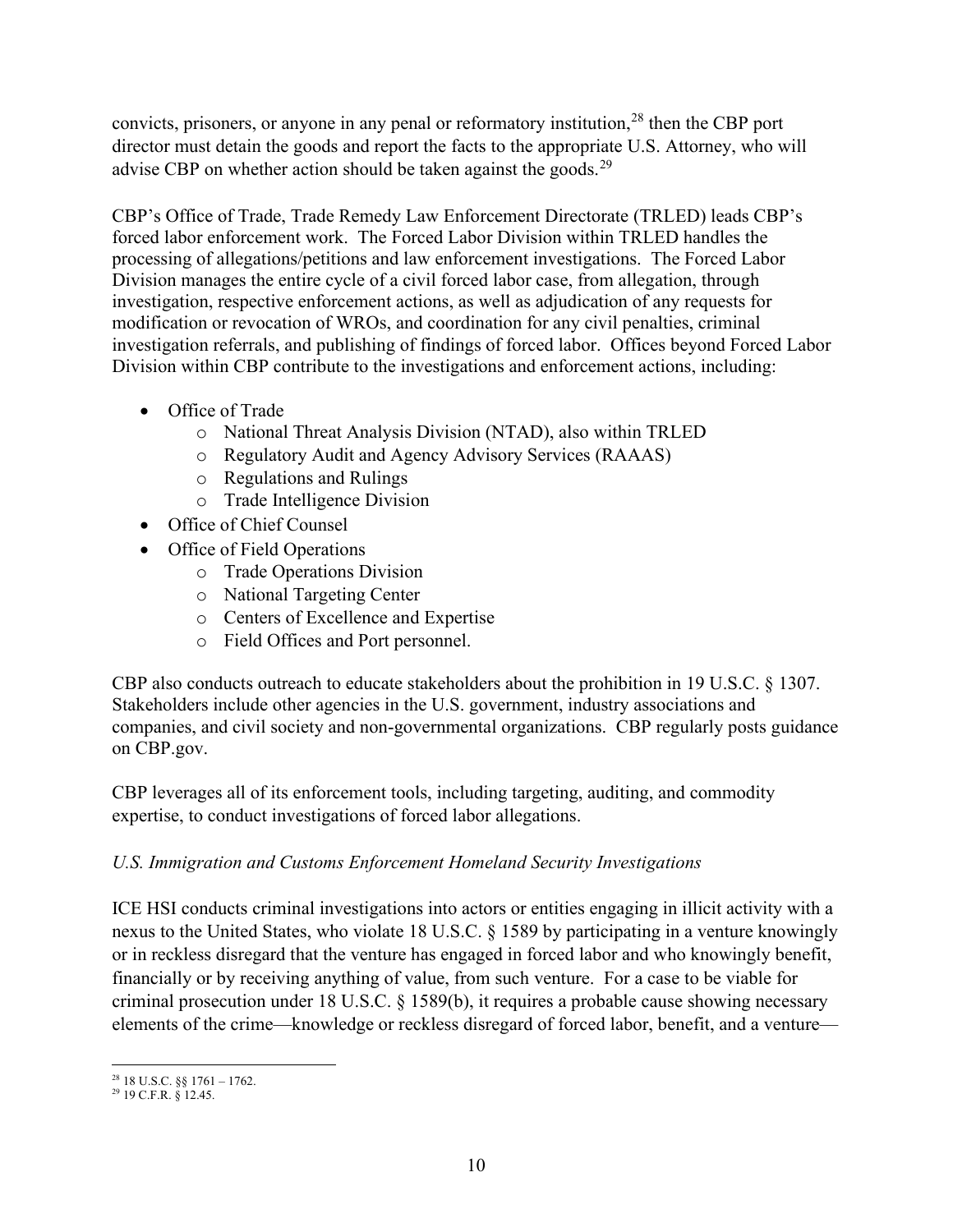are present. Criminal conviction requires proving the elements of the crime beyond a reasonable doubt.

ICE HSI does not require a CBP-issued WRO or Finding to be in effect to criminally investigate or refer a case for prosecution for violating U.S. law regarding goods produced with forced labor. Prosecuting criminal violations of forced labor requires a higher evidentiary burden of proof than what is required for CBP to determine to issue a WRO or Finding.

Criminal cases may begin as an investigation or prosecution for violating 18 U.S.C. § 1589. Alternatively, the criminal investigation or prosecution might develop from information identified in other investigations, such as intellectual property violations, commodity smuggling, or financial crimes that indicate the goods being seized or sought may have been produced with forced labor.

If CBP or ICE receives any original information from the public on violations of the prohibition on the importation of goods produced with forced labor, the informer may be entitled to compensation, not to exceed 25% of any fine, penalty, or forfeiture incurred or \$250,000 for any case.<sup>30</sup> An informant's identifying information shall be kept confidential.<sup>31</sup>

#### *Other DHS Agencies*

The DHS Office of the Inspector General (OIG) and certain DHS Components may investigate and take criminal or administrative enforcement action<sup>32</sup> against contractors or other suppliers of the U.S. government who violate U.S. law or the Federal Acquisition Regulations (FAR) prohibition on human trafficking in U.S. government acquisitions, per FAR clauses 52.222-18, - 19, and -50.33

#### **Office of the U.S. Trade Representative**

USTR is within the Executive Office of the President whose role is to develop and coordinate U.S. international trade, commodity, and direct investment policy. USTR also monitors and negotiates trade agreements and administers trade preference programs, which include U.S. government priorities to end the forced labor of adults and children.

The trade agreements to which the United States is a party have long included provisions to require parties to adopt, maintain, and enforce legal provisions on the elimination of all forms of forced or compulsory labor. In addition, the USMCA includes a ground-breaking provision requiring all three countries to prohibit the importation of goods produced wholly or in part with forced labor.

<sup>30</sup> 19 U.S.C. § 1619.

<sup>&</sup>lt;sup>31</sup> 19 C.F.R.  $\stackrel{8}{\cancel{5}}$  161.15.<br><sup>32</sup> Administrative enforcement action includes suspension and debarment.

<sup>&</sup>lt;sup>33</sup> See also Executive Order 13627 *Strengthening Protections Against Trafficking in Persons in Federal Contracts*, Executive Order 13126 *Prohibition of Acquisition of Products Produced by Forced or Indentured Child Labor*, and Office of Management and Budget *Memorandum*: *Anti-Trafficking Risk Management Best Practices & Mitigation Considerations* (October 21, 2019).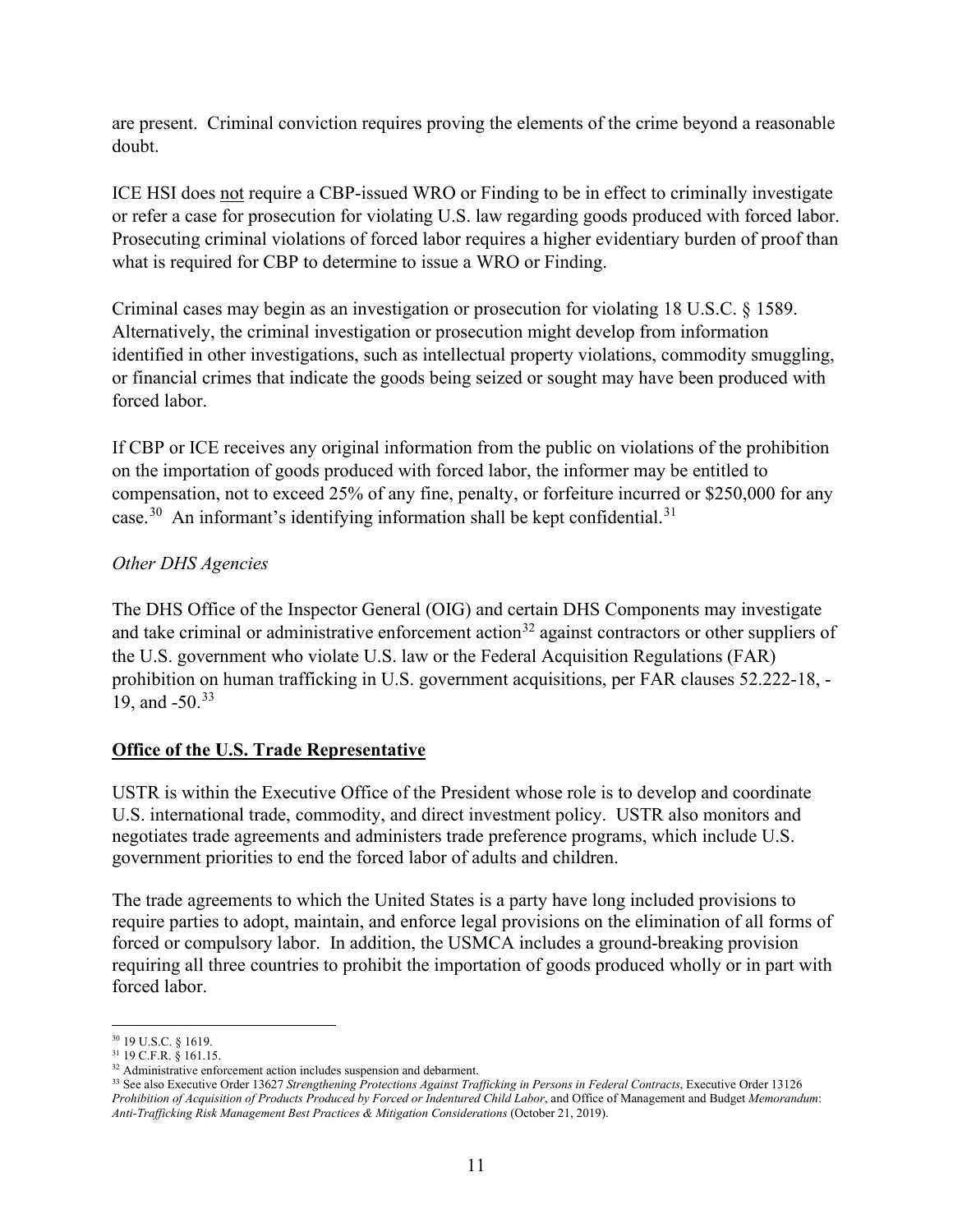The trade preference programs that USTR administers continue to be powerful tools in strengthening labor standards around the world, including against the use of forced labor. The Generalized System of Preferences and the African Growth and Opportunity Act require countries receiving these preferential benefits to meet all of the eligibility criteria, including with respect to forced labor. Through USTR's enforcement and review processes, they ensure that countries benefiting from these programs are indeed meeting these requirements. USTR's efforts have resulted in strengthened protections for workers, including strengthened protections against forced labor.

USTR also co-chairs the Interagency Labor Committee for Monitoring and Enforcement with DOL and is a member of the Forced Labor Enforcement Task Force. It continues to work within those entities to help address issues related to forced labor.

#### **U.S. Department of Labor**

DOL's Bureau of International Labor Affairs (ILAB) combats some of the most abusive labor practices, including the use of child labor, forced labor, and human trafficking. ILAB represents DOL as co-chair for the Interagency Labor Committee for Monitoring and Enforcement and serves as a member of the Forced Labor Enforcement Task Force.

ILAB broadly combats abusive labor practices through international research, awareness, policy engagement, and technical cooperation. ILAB also engages in negotiations of international labor standards that strengthen the legal framework to protect workers from forced labor and provide guidance on how to tackle the problem. ILAB works to ensure that United States trading partners live up to their commitments through ILAB negotiation, monitoring, and enforcement of labor provisions of trade agreements and trade preference programs, including on forced labor.

For example, ILAB supports the implementation of the USMCA by working with its interagency partners and foreign government counterparts. ILAB has been working closely with the Government of Mexico and key stakeholders to support efforts that create meaningful and legitimate labor relations for workers and a fair playing field for U.S. businesses. ILAB is supporting implementation of Mexico's historic labor law reform, including through technical assistance, cooperation, and policy engagement, and has posted labor attachés in Mexico to serve as liaisons in advancing these efforts and the mission of the Bureau, including an attaché focused on child labor, forced labor, and human trafficking issues.

ILAB publishes three annual/periodic reports on international child and forced labor that serve as valuable resources for research, advocacy, government action, and corporate responsibility. These reports are the Department of Labor's *Findings on the Worst Forms of Child Labor*; the *List of Goods Produced by Child Labor or Forced Labor*; and the *List of Products Produced by Forced or Indentured Child Labor*. Each of these reports has a distinct mandate, focus and set of implications, but taken collectively, they document the current situation of child labor, forced labor, and forced child labor around the world. ILAB's *Sweat & Toil: Child Labor, Forced Labor, and Human Trafficking Around the World* is a comprehensive resource available as a smartphone app and includes data and research from ILAB's three flagship reports. ILAB also provides resources for private sector companies and industry groups to reduce forced labor in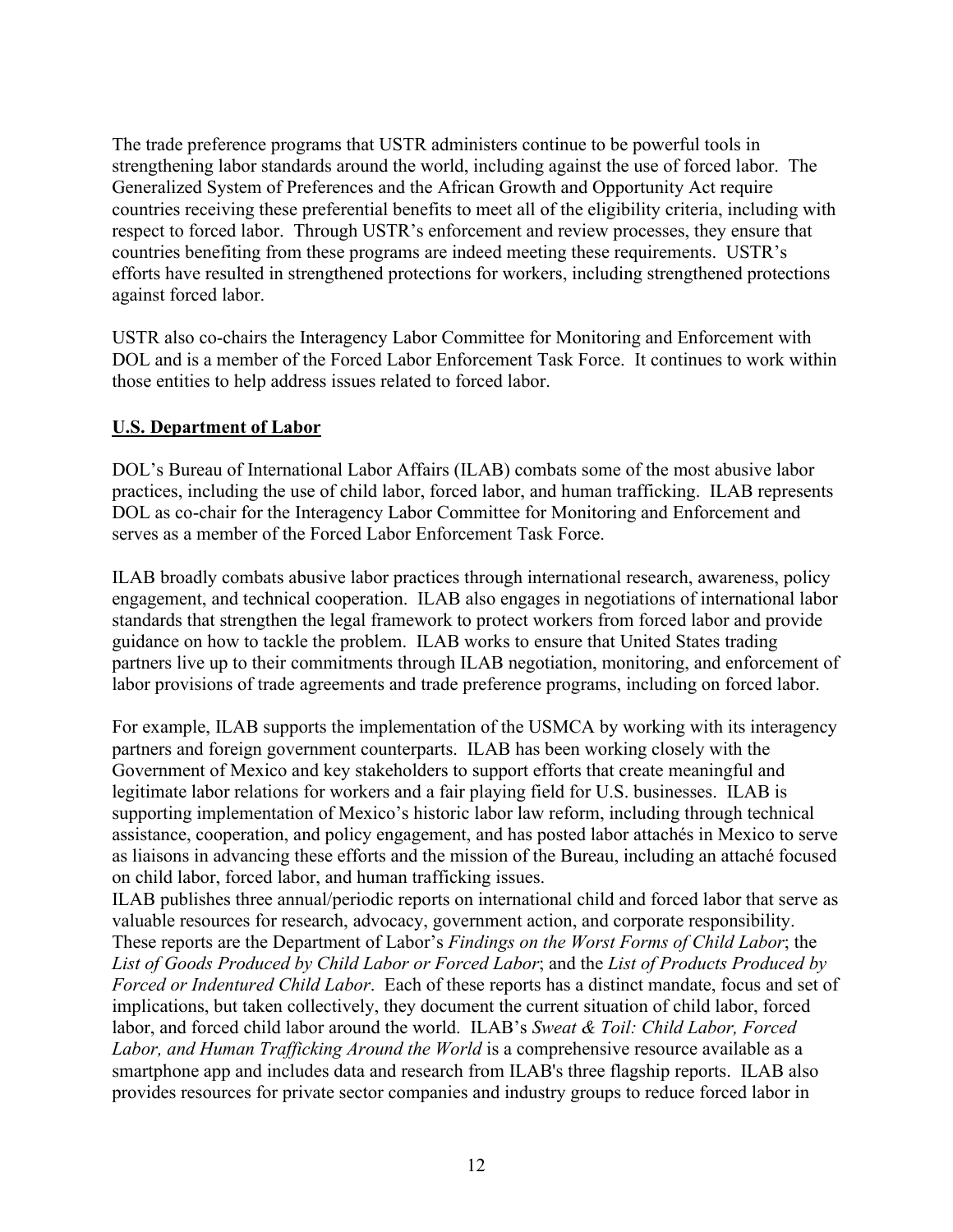their supply chains through its smartphone and web-based app: *Comply Chain: Business Tools for Labor Compliance in Global Supply Chains*.

ILAB provides technical assistance cooperation by funding programs to increase capacity of governments and other stakeholders to combat forced labor. More information about these resources can be found on DOL's website at [https://www.dol.gov/agencies/ilab/our-work/child](https://www.dol.gov/agencies/ilab/our-work/child-forced-labor-trafficking)[forced-labor-trafficking.](https://www.dol.gov/agencies/ilab/our-work/child-forced-labor-trafficking)

#### **U.S. Department of Justice**

DOJ has sole authority to criminally prosecute federal forced labor violations under 18 U.S.C. § 1589, including offenses connected to the importation of goods produced by forced labor. DOJ's Civil Rights Division's Human Trafficking Prosecution Unit (HTPU) prosecutes and provides subject matter expertise on forced labor and other human trafficking crimes. The Department's 94 U.S. Attorneys' Offices also prosecute forced labor cases, often in collaboration with HTPU. DOJ's Criminal Division's Money Laundering and Asset Recovery Section (MLARS) prosecutes and provides expertise on the investigation and prosecution of financial crimes, including money laundering, as part of human trafficking cases. DOJ's Criminal Division's Human Rights and Special Prosecutions (HRSP) Section also works with HTPU and MLARS to prosecute forced labor and human rights offenses.

#### **U.S. Department of State**

The Department of State (State) leads the United States' global engagement to combat human trafficking and supports the coordination of anti-trafficking efforts across the U.S. government. State is responsible for bilateral and multilateral diplomacy, targeted foreign assistance, and conducting public engagement on human trafficking, including forced labor.

State engages year-round with foreign governments to discuss ways to combat human trafficking and encourage measurable progress through recommendations in the annual Trafficking in Persons (TIP) Report and national action plans. The TIP Report is the U.S. government's principal diplomatic and diagnostic tool to guide engagement with foreign governments on human trafficking. State also issues its annual Country Reports on Human Rights Practices, and in Section 7 Worker Rights includes information on forced labor laws and their application in practice. Through this consistent monitoring and reporting, State supports U.S. trade enforcement efforts by providing additional context on countries and labor concerns, facilitating in-country research on or outreach to particular industries, and raising with foreign counterparts how U.S. authorities with regard to U.S. trade oversight can complement other governments' law enforcement efforts. State is also responsible for delivering critical training to foreign government officials on labor issues.

State deploys several authorities to combat forced labor. State has foreign assistance programming aimed at helping partner countries address and mitigate security threats posed by transnational crime and illicit threats, including human trafficking. Governments of countries ranked Tier 3 in the TIP Report may also be subject to certain restrictions on non-humanitarian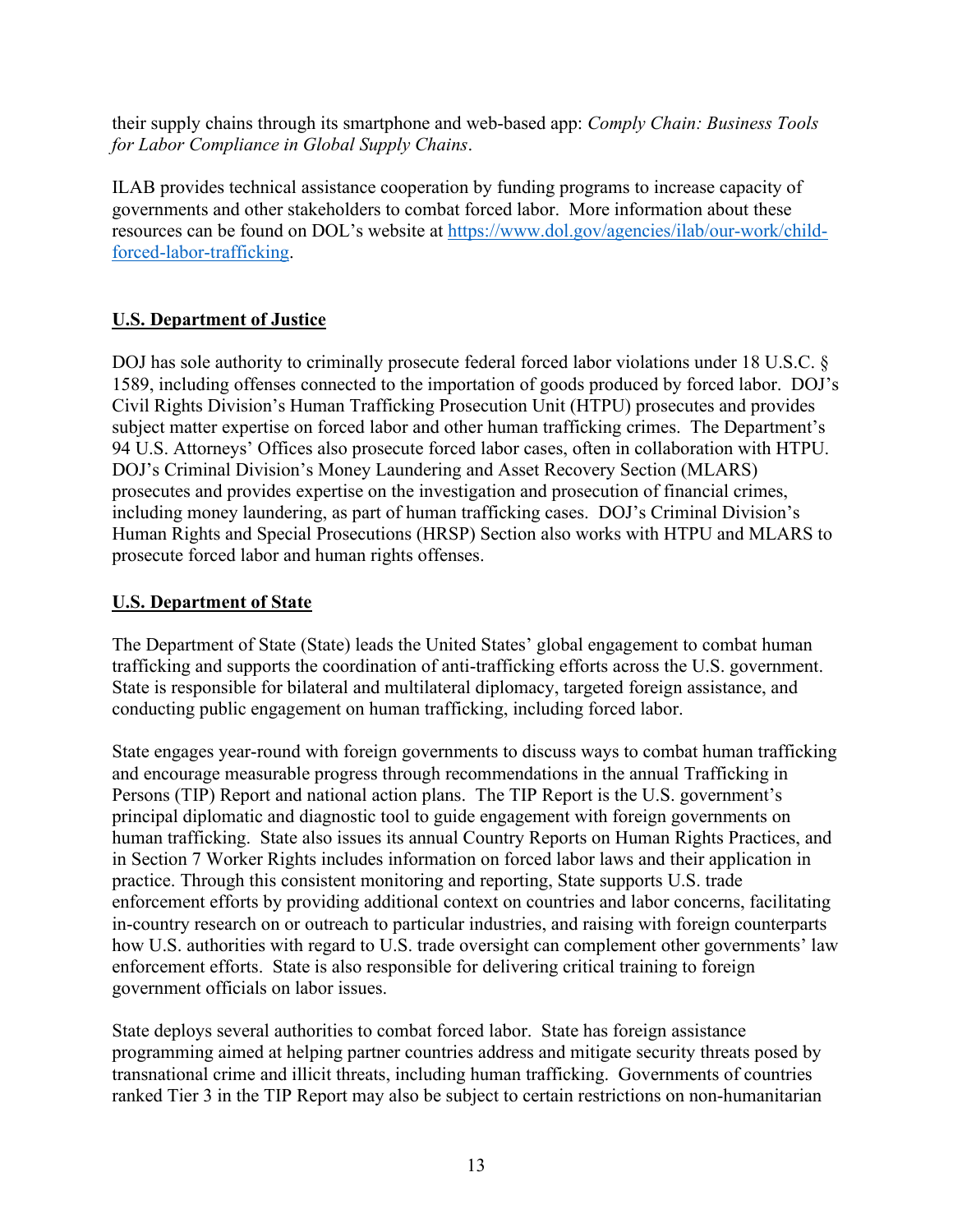and non-trade-related foreign assistance, votes on funds provided through international financial institutions to the government, and in certain circumstances, on educational and cultural exchange programs for government officials. The U.S. government can also place financial sanctions and visa restrictions on persons connected to serious human rights abuse, including those involving forced labor.

For example, State officials meet with labor stakeholders to discuss the importance of the additional USCMA labor protocol negotiated at the end of 2019 in advancing labor reform in Mexico, which is critically important to the USMCA's success. State does so to demonstrate support for labor law reforms and USMCA implementation efforts in Mexico. State also works with DOL and USTR to follow the implementation of the reforms in Mexico's 32 states and receives reporting from all consular districts on labor-related issues, including forced labor.

#### **U.S. Department of the Treasury**

Treasury brings significant financial expertise to the fight against human trafficking and is committed to leveraging the Department's economic tools to target, disrupt, and counter those who undermine our values and engage in forced labor.

Treasury has various tools and authorities to support the mission of combating forced labor, including anti-money laundering, countering the financing of terrorism, and sanctions authorities. The Office of Terrorism and Financial Intelligence (TFI) integrates countering the financial operations of human trafficking networks into Treasury's strategy to safeguard the financial system and combat illicit threats. TFI, through the Office of Terrorist Financing and Financial Crimes (TFFC), the Financial Crimes Enforcement Network (FinCEN), the Office of Foreign Assets Control (OFAC), and the Office of Intelligence Analysis (OIA), coordinates with other federal agencies, state and local law enforcement, and foreign governments to combat human trafficking.

The Internal Revenue Service (IRS) collects and analyzes financial intelligence and data to identify human traffickers and their networks and support law enforcement investigations that lead to accountability and justice. The IRS's Criminal Investigation (IRS-CI) division is the law enforcement arm of the IRS. IRS-CI partners with DOJ, as well as federal, state, local, tribal, and foreign law enforcement to investigate labor trafficking and sex trafficking cases from a financial perspective.

Treasury also has authority to approve regulations implementing 19 U.S.C. § 1307 prohibiting the importation of goods mined, produced, or manufactured, wholly or in part, in any foreign country by forced labor or indentured labor, including convict labor and forced child labor.

#### **U.S. Department of Commerce**

DOC's Bureau of Industry and Security (BIS) has added a total of 53 entities to the Entity List for their involvement in the implementation of China's campaign of repression, mass arbitrary detention, forced labor, and high-technology surveillance targeted at Muslim minority groups in the Xinjiang Uyghur Autonomous Region (XUAR).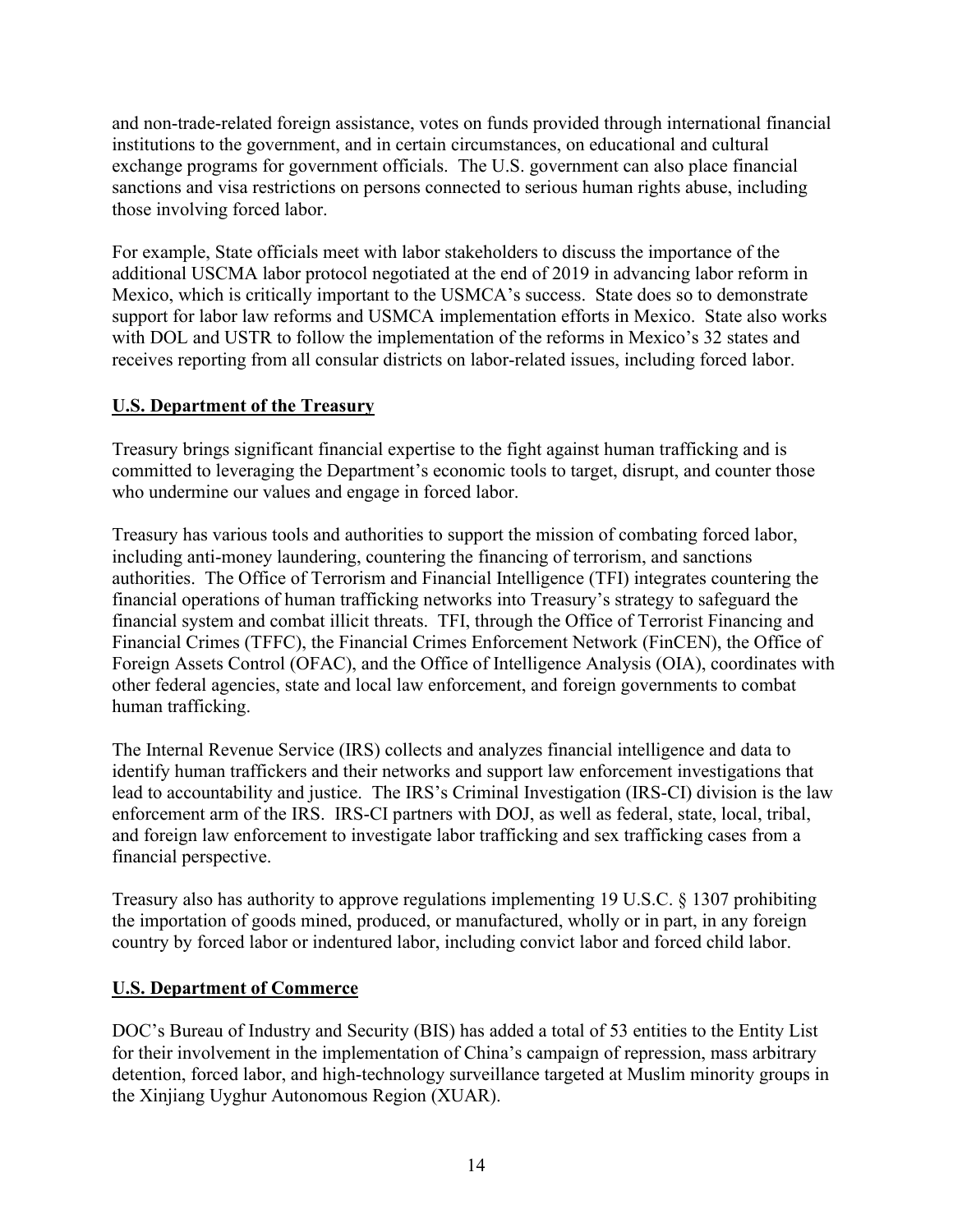A BIS license is required for the export, reexport, or transfer (in-country) of any item subject to the Export Administration Regulations (EAR) to any of the 53 entities, and no license exceptions are available. License applications involving most items subject to the EAR that are destined for any of these entities are reviewed under a presumption of denial. BIS has an ongoing process in place to identify and review activities of the Chinese government and commercial entities to determine whether placement of additional entities on the Entity List is warranted.

BIS specifically worked with interagency partners to urge businesses with potential exposure in their supply chain in Xinjiang, or to facilities outside Xinjiang that use labor or goods from Xinjiang, to be aware of the reputational, economic, and legal risks of involvement with entities that engage in human rights abuses. On July 1, 2020, the Departments of Commerce, State, Homeland Security, and the Treasury issued the *Xinjiang Supply Chain Business Advisory* that encouraged businesses to apply industry human rights due diligence policies and procedures to mitigate reputational, economic, legal, and other risks with regard to entities engaged in human rights abuse in XUAR.

#### **U.S. Agency for International Development**

USAID is committed to identifying and reducing trafficking in persons in all its forms, including the forced labor of adults and children, in other countries throughout the world, including Mexico. Per the USAID Counter-Trafficking in Persons Policy, launched in 2012 and currently under revision, USAID uses rigorous research methodologies to gain a deeper understanding of the nature and scale of the approaches and to measure impact. In funded assistance around the world, preventing and prosecuting trafficking for forced labor is an important component in USAID's Counter Trafficking in Persons programs, which have been implemented in over 81 countries and regions since 2001. USAID's efforts to combat harmful child labor and trafficking of children involves targeting places where children are vulnerable to trafficking, such as schools, orphanages, and in the agricultural sector. Similarly, USAID programming to combat this crime is focused on behavior change communications interventions, policy development, and livelihood training in target communities. These efforts have been implemented in Africa, Asia, Latin America, the Middle East and Europe and Eurasia.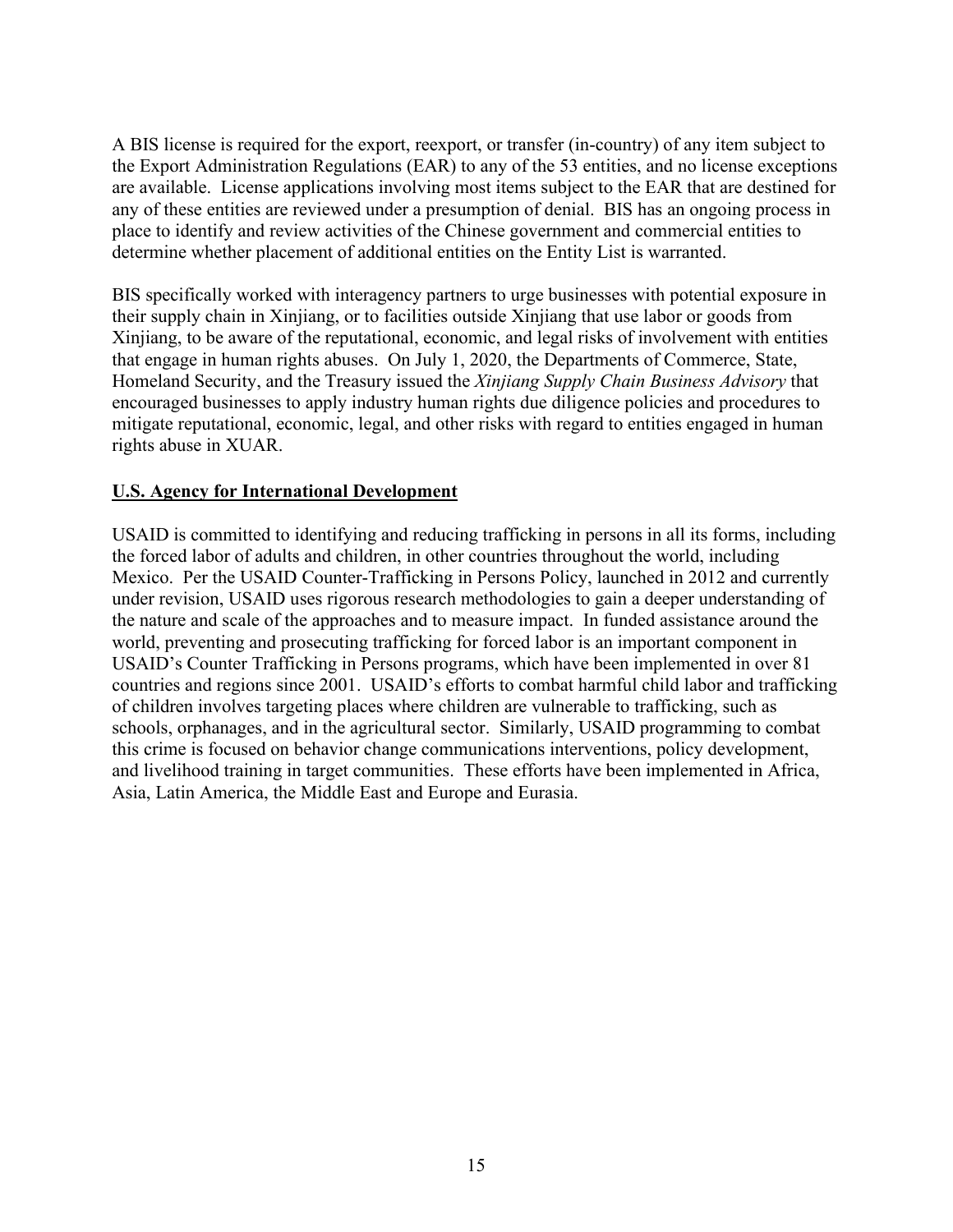## III. Timeline Required

The Forced Labor Enforcement Task Force, responsible for monitoring U.S. enforcement of the prohibition in 19 U.S.C. § 1307, establishes the following timelines for responding<sup>[34](#page-16-0)</sup> to petitions<sup>[35](#page-16-1)</sup> submitted to the CBP Commissioner alleging that goods produced with child<sup>[36](#page-16-2)</sup> or forced labor are being imported or likely to be imported.[37](#page-16-3)

There are two stages to CBP's process for responding to relevant petitions. First, CBP preliminarily reviews submissions to accept or reject the petition for CBP investigation or refer for possible action under other U.S. Department and Agency authorities. If CBP rejects a petition for investigation, the petitioner may update the petition with additional evidence and resubmit it to CBP for possible acceptance and investigation. Then, if CBP accepts a petition for investigation, CBP will investigate its allegations for possible action under CBP authorities.

#### **Accepting Petitions**

The timeline begins when CBP receives from "any person outside of CBP"<sup>[38](#page-16-4)</sup> a petition alleging that goods produced with forced labor, including forced child labor, convict labor, or indentured labor under penal sanctions, are being or are likely to be imported.

CBP next conducts a preliminary review of the submission, which includes source and evidence verification, risk and impact assessment, and case prioritization.

Before formally accepting and acknowledging receipt of the petition, CBP will find one of the following three outcomes within 30 days of submission of the petition:

#### *Outcome A: When the petition is viable for possible action under CBP authorities*

- CBP accepts the petition for investigation of potential violation(s) of 19 U.S.C. § 1307.
- If the petition has information on the existence of goods produced in whole or in part by forced labor, convicts or prisoners, (except convicts or prisoners on parole, supervised release, or probation) or in any penal or reformatory institution and the goods are being or are likely to be imported, CBP also refers the petition and any additional, relevant evidence to DOJ and/or ICE HSI, as appropriate, for a potential violation of 18 U.S.C. §§ 1589, 1761, 1762.
- If the petition has information on the existence of goods produced with the labor of North Korean nationals or citizens *within* North Korea and the goods are being or are likely to be imported, CBP also refers the petition and any additional, relevant evidence CBP has to Treasury's Office of Foreign Assets Control (OFAC), which may assess whether there

<span id="page-16-1"></span><span id="page-16-0"></span><sup>&</sup>lt;sup>34</sup> DHS assumes that "responding to petitions" means both accepting and investigating petitions.<br><sup>35</sup> Sec. 742 of the USMCA Implementation Act (19 U.S.C. § 4682) uses the term "petitions." DHS interprets a "petition" to

<span id="page-16-2"></span><sup>&</sup>lt;sup>36</sup> DHS notes that 19 U.S.C. § 1307 prohibits the importation of goods produced with forced child labor or indentured child labor, but not child labor that is not forced or indentured.

<span id="page-16-3"></span><sup>&</sup>lt;sup>37</sup> CBP will share petitions with the Forced Labor Enforcement Task Force and update the Task Force on any determinations related to the petitions, such as if CBP initiates an investigation or issues an enforcement action, as soon as possible.

<span id="page-16-4"></span> $38$  19 C.F.R. § 12.42(b).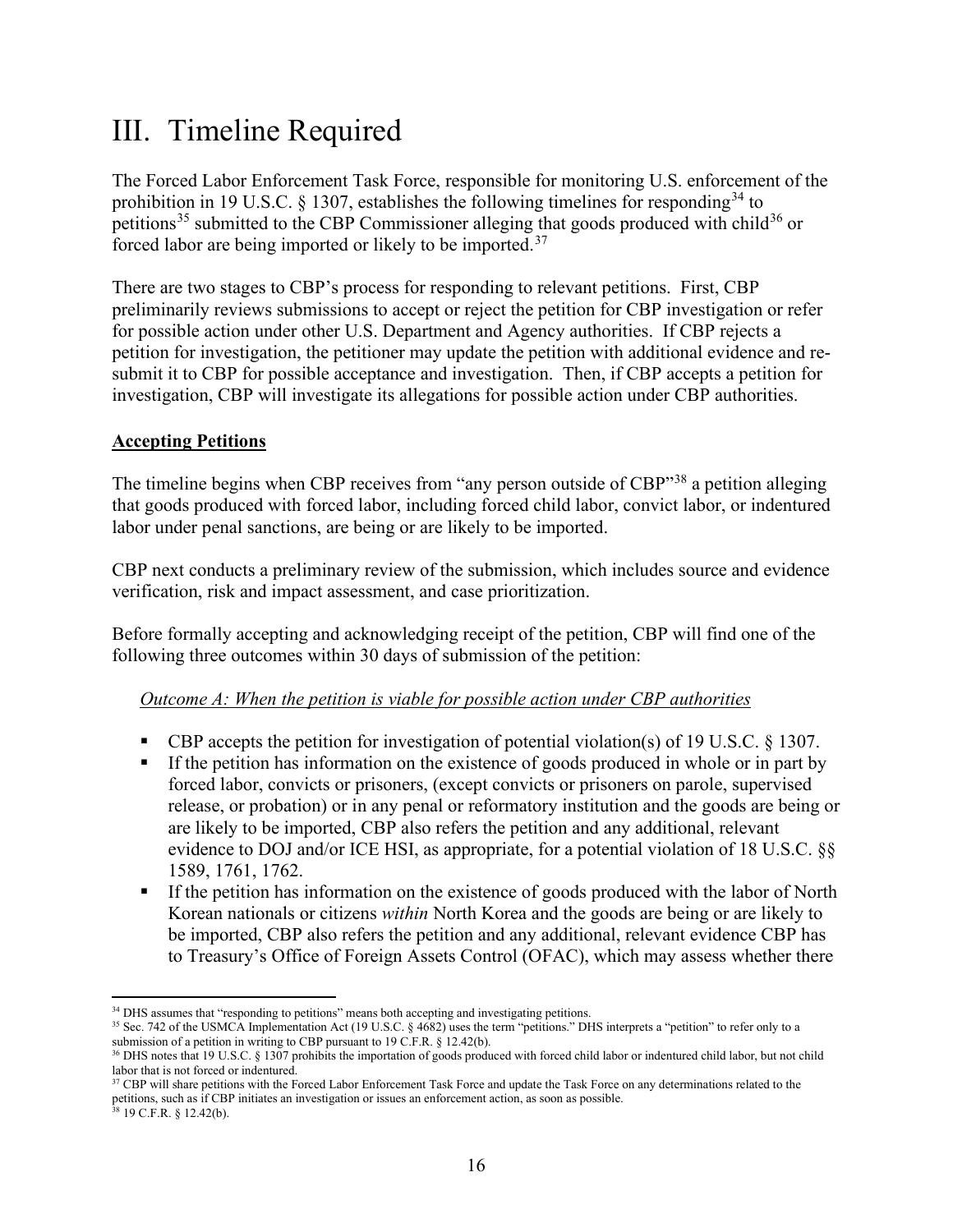has been a violation of the North Korea Sanctions Regulations, which at 31 C.F.R. § 510.205(a) prohibits the importation into the United States, directly or indirectly, of any goods, services, or technology from North Korea. Within two days of OFAC responding to CBP to confirm that the goods, services, or technology are prohibited from importation, in the absence of an applicable OFAC license or exemption, CBP will alert its port directors of the prohibited import.

- If the petition has information on the existence of goods produced with the labor of North Korean nationals or citizens *outside* North Korea and the goods are being or are likely to be imported, CBP alerts its port directors of an apparent violation of 22 U.S.C. § 9241a with instructions on how to proceed.<sup>[39](#page-17-0)</sup>
- If the petition could be viable for possible action under other Department and Agency authorities not already specified, CBP refers the petition and any additional, relevant evidence CBP has to those relevant Departments and Agencies.
- If there is adequate contact information for the petitioner, CBP acknowledges receipt of the petition for action under all relevant authorities and, if needed, CBP requests additional information from the petitioner.

#### *Outcome B: When the petition is not viable for possible action under CBP authorities, but could be viable for possible action under other Department and Agency authorities*

- CBP rejects the petition for investigation of potential violation(s) of 19 U.S.C. § 1307.
- If the petition has information on the existence of goods produced with child labor that is not forced or indentured,<sup>40</sup> CBP also refers the petition and any additional, relevant evidence CBP has to DOL, in accordance with established information exchange protocols.
- If the petition could be viable for possible action under other Department and Agency authorities not already specified, CBP refers the petition and any additional, relevant evidence CBP has to those relevant Departments and Agencies, in accordance with established information exchange protocols.
- CBP notifies the petitioner, if there is adequate contact information, of the rejection of the petition for investigation under CBP authorities and the petition's referral to other Departments and Agencies. CBP provides the petitioner "detailed written advice as to the respects in which [the petition] does not conform."<sup>[41](#page-17-2)</sup>

#### *Outcome C: When the petition is not viable for possible action under CBP authorities and is very likely not viable for possible action under other Department and Agency authorities*

- CBP rejects the petition for investigation of potential violation(s) of 19 U.S.C. § 1307.
- CBP notifies the petitioner, if there is adequate contact information, of the rejection of the petition for investigation under CBP authorities, provides the petitioner "detailed written advice as to the respects in which [the petition] does not conform,"<sup>[42](#page-17-3)</sup> and requests additional information from the petitioner.

<span id="page-17-0"></span><sup>&</sup>lt;sup>39</sup> Any further action by CBP in following up on these allegations falls outside the process outlined in 19 C.F.R.  $\S$  [12.42 – 12.45.<br><sup>40</sup> CBP does not have the authority to act against goods produced wholly or in part

<span id="page-17-1"></span>likely to be imported into the United States.

 $^{41}$  19 C.F.R. § 12.42(c)

<span id="page-17-3"></span><span id="page-17-2"></span> $42$  19 C.F.R. § 12.42(c)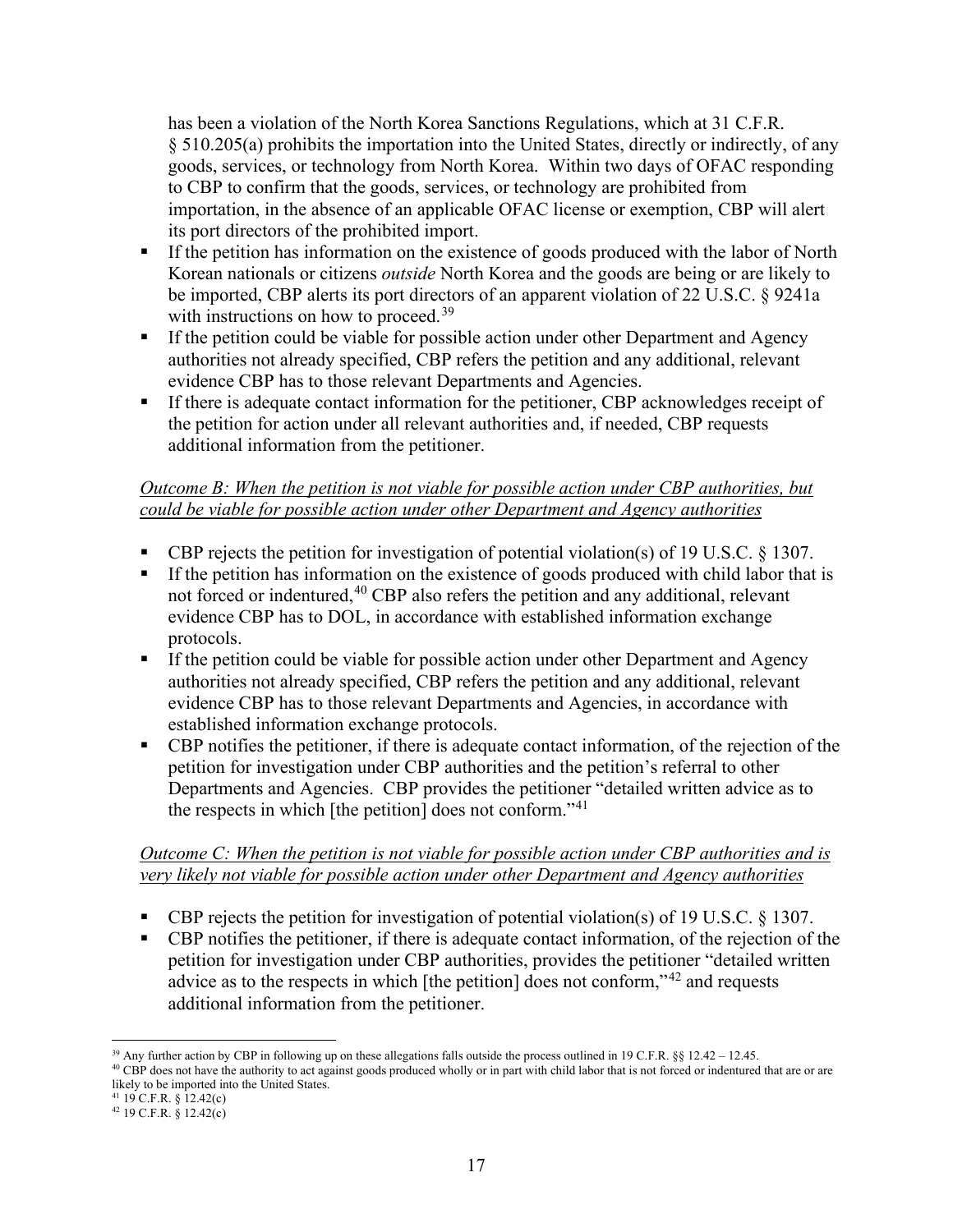#### *Figure 1: Process for Accepting or Rejecting Petitions*

| DAY 0<br><b>DAY 30</b>                                                                                                                                                                                                 |                                                                                                                         |                                                                                                                                                                                           |  |  |
|------------------------------------------------------------------------------------------------------------------------------------------------------------------------------------------------------------------------|-------------------------------------------------------------------------------------------------------------------------|-------------------------------------------------------------------------------------------------------------------------------------------------------------------------------------------|--|--|
| <b>Receipt of Allegation</b>                                                                                                                                                                                           | <b>Preliminary Review of the</b><br><b>Petition</b>                                                                     | <b>Deciding on Petition</b><br>Acceptance                                                                                                                                                 |  |  |
| <b>Types of Allegations</b>                                                                                                                                                                                            | <b>Review Actions</b>                                                                                                   | <b>Responses</b>                                                                                                                                                                          |  |  |
| Viable (19 USC 1307)<br><b>Articulable Facts</b><br>◻<br>❏<br>U.S. Importations Likely<br>Viable (Non - 19 USC 1307)<br><b>Articulable Facts</b><br>ப<br>Other Violations or Child Labor<br>□<br>(Not Forced) Possible | Source & Evidence<br>◻<br>Verification<br><b>Risk Assessment</b><br>◻<br>Referral to Other<br>◻<br>Department or Agency | Acknowledge Receipt and Confirm<br>□<br>Case Intake (Unless Anonymous)<br>Information Requests as Required<br>⊔<br>Acknowledge Receipt &<br>❏<br>Notify of Referral (Unless<br>Anonymous) |  |  |
| <b>Non - Viable Allegation</b><br>Insufficient Articulable Facts,<br>□<br>and/or<br>□<br>No Likely U.S. Importation                                                                                                    |                                                                                                                         | Reject Receipt with Explanation<br>⊔<br>(Unless Anonymous)<br><b>Information Requests as</b><br>⊔<br>Reauired                                                                             |  |  |

#### **Investigating Petitions Viable for Possible Action Under CBP Authorities**

CBP's timeline for responding to petitions continues to an investigative phase after CBP accepts a petition for investigation of potential violation(s) of 19 U.S.C. § 1307 and acknowledges receipt of the petition to the petitioner. $43$ 

CBP undertakes the following steps after accepting a petition for investigation.

#### *Initiating Investigations*

CBP will consider the investigation initiated once CBP has accepted a petition for investigation of potential violation of 19 U.S.C. § 1307, and responded to the petitioner accordingly.

#### *Reasonable Suspicion for a Withhold Release Order*

In approximately 90 to 180 calendar days from the initiation of an investigation, CBP determines whether reasonable suspicion of violation(s) of 19 U.S.C. § 1307 exists and, if so, issues WROs and a corresponding press release.<sup>[44](#page-18-1)</sup>

There are a number of information sharing opportunities with relevant government agencies. On a monthly basis, CBP hosts the DHS Interagency Forced Labor Working Group. During these meetings, agencies are encouraged to share information regarding their agency's activities related to forced labor. Additionally, during these monthly meetings, CBP provides a forecast of cases in the investigative queue as they are maturing. CBP also strives to provide a two-week

<span id="page-18-0"></span><sup>&</sup>lt;sup>43</sup> If at any time CBP detains goods at a port of entry pursuant to 19 C.F.R. § 12.45, then CBP will initiate an investigation for a violation of 19 U.S.C. § 1307, report the facts to the appropriate United States attorney, and follow procedures in accordance with 19 C.F.R. § 12.45.

<span id="page-18-1"></span><sup>44</sup> Extraordinarily complicated investigations, case prioritization, available resources, and other significant factors may affect the actual timeline of certain cases.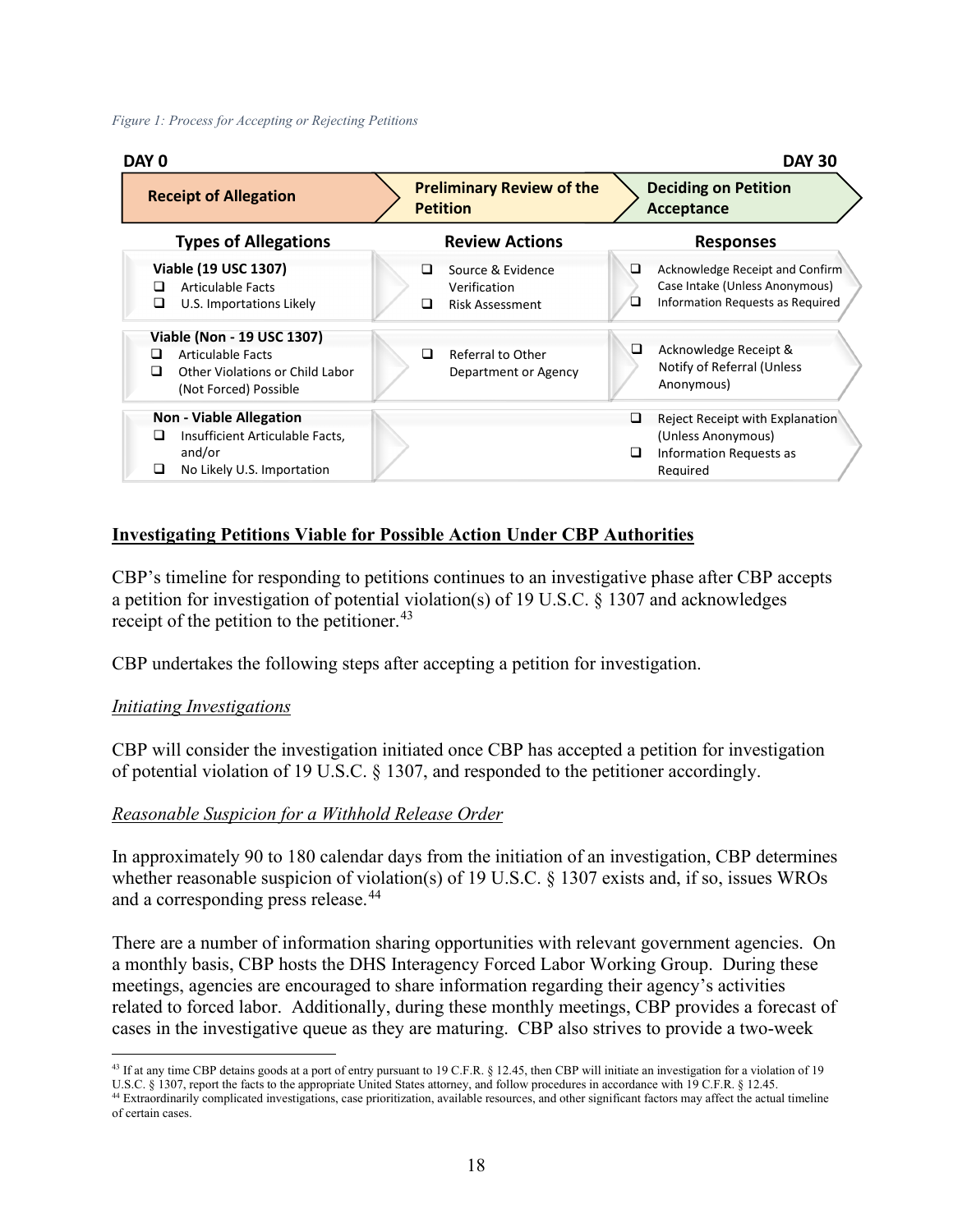advance notification of an impending WRO. CBP meets with specific agencies to clarify any information related to an impending WROs following receipt of interagency notifications. Finally, CBP will provide regular reports to the FLETF on a quarterly basis with regards to its enforcement activities.

#### *Probable Cause for a Finding*

CBP may not necessarily find probable cause to issue a Finding in all cases where a WRO is issued. If, taking into account benchmarks established above, in approximately 180 to 365 days from the initiation of an investigation, CBP finds probable cause that certain goods that are being or are likely to be imported were produced by or with forced labor, including forced child labor, convict labor, or indentured labor under penal sanctions, CBP will proceed to issue a Finding.<sup>[45](#page-19-0)</sup>

Within approximately 60 calendar days after finding probable cause of a violation of 19 U.S.C. § 1307, CBP, with the approval of the Secretary of the Homeland Security, [46](#page-19-1) publishes a Finding to that effect in the weekly issue of the Customs Bulletin and in the Federal Register per 19 C.F.R.  $\frac{12.42(f)}{12.42(f)}$ 

If CBP identifies any apparent violation of 18 U.S.C. §§ 1761 or 1762, it will detain the subject goods and notify ICE HSI and the appropriate U.S. attorney. If CBP at any time indicates reasonable suspicion or finds probable cause of a violation of 19 U.S.C. § 1307 relating to "convict labor" exists, then CBP will take appropriate enforcement action consistent with title 19, United States Code, and applicable regulations, including notification to ICE HSI and DOJ pursuant to 19 C.F.R. § 12.45, where appropriate.

Also, unless an investigation would be seriously jeopardized by sharing with other U.S. Departments or agencies, CBP – when possible – will notify the Forced Labor Enforcement Task Force of a determination of a WRO at least two weeks before it is publicly issued. With regard to Findings, there are a number of factors that affect publication timing. However, CBP will endeavor to provide as much advanced notice as possible to Task Force member agencies prior to release of both WROs and Findings.

It should be noted that the timelines in Figure 2 (below) generally reflect the lifecycle of CBP responding to a petition; however, responding to a petition is a law enforcement investigation and not a linear administrative process.

<span id="page-19-0"></span><sup>&</sup>lt;sup>45</sup> Extraordinarily complicated investigations, case prioritization, available resources, and other significant factors may affect the actual timeline of certain cases.

<span id="page-19-1"></span><sup>46</sup> The Secretary of the Treasury delegated this authority to the Secretary of Homeland Security pursuant to Treasury Order 100-16, May 15, 2003.

<span id="page-19-2"></span><sup>&</sup>lt;sup>47</sup> Extraordinarily complicated investigations, case prioritization, available resources, and other significant factors may affect the actual timeline of certain cases.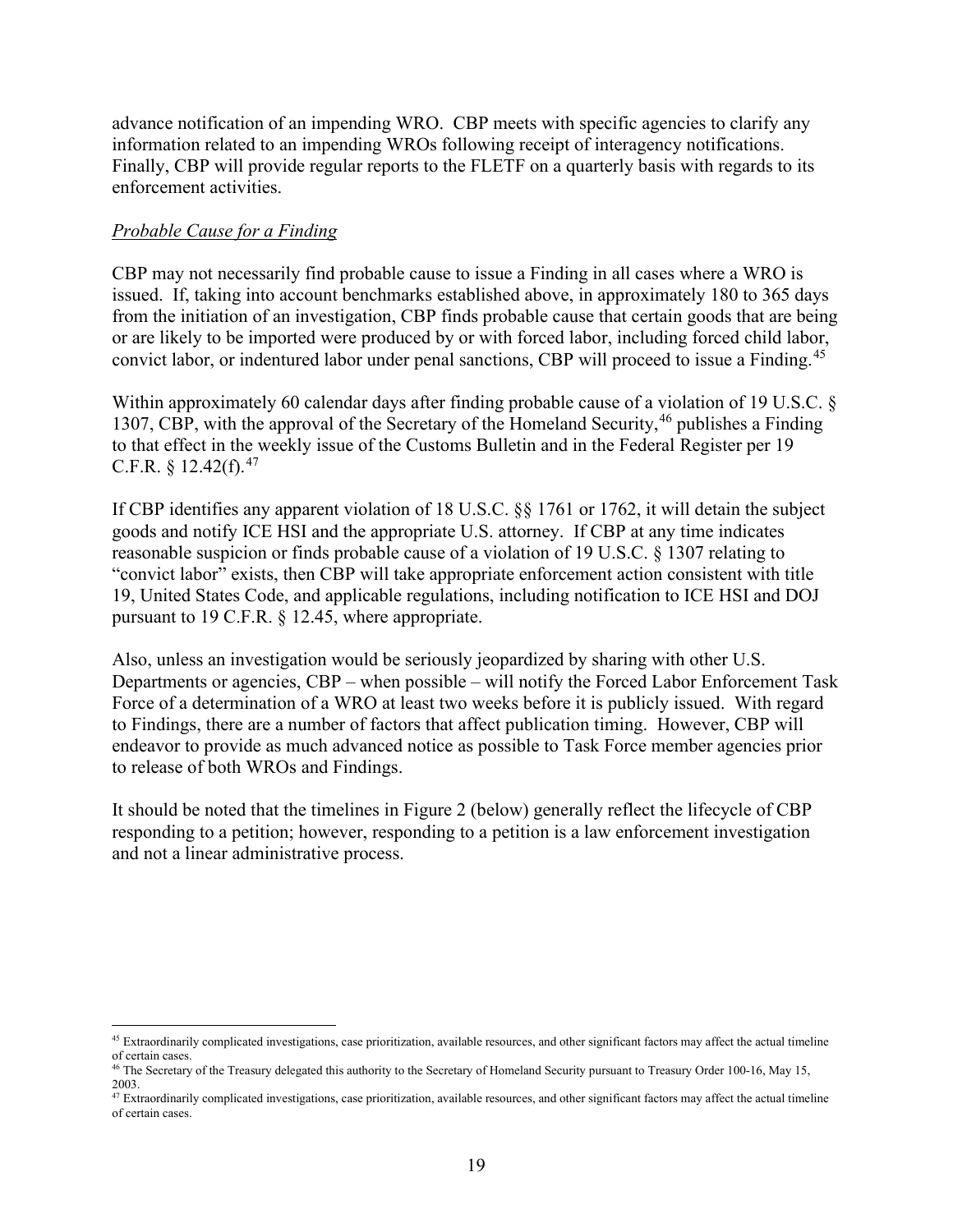#### *Figure 2: Process for Investigating Petitions Viable for Possible Action Under CBP Authorities*

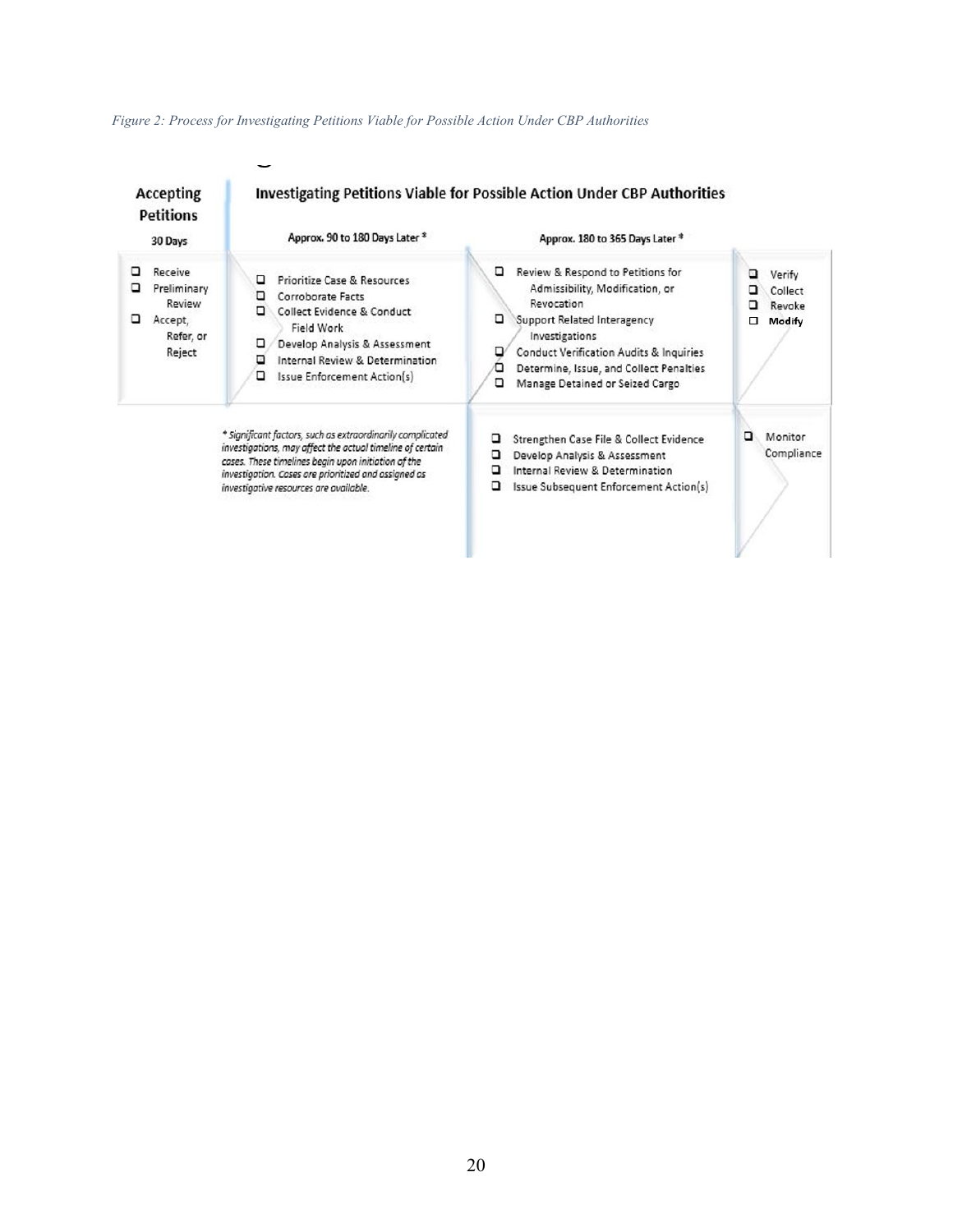# IV. Discussion

Significant factors such as extraordinarily complicated investigations may affect CBP's ability to adhere to the timelines described above. CBP prioritizes cases and assigns investigative resources as they are available.

After CBP initiates an investigation of a petition of potential violation(s) of 19 U.S.C. § 1307, CBP corroborates allegation details, collects additional evidence, conducts field work, and develops its analysis and assessment.

As soon as CBP issues an enforcement action such as a WRO, CBP may begin reviewing and responding to petitions for admissibility, modification, or revocation. CBP will also continue to support related external investigations, such as criminal investigations or investigations of prohibited goods in federal procurement and acquisitions. CBP may also conduct verification audits and inquiries.

CBP may determine, issue, and collect penalties in particular cases where WROs or Findings have been issued, as appropriate. CBP will also be involved in managing detained or seized cargo.

At all times subsequent to CBP enforcement action, CBP may continue to strengthen case files and collect evidence, develop further analysis and assessment, conduct internal reviews and determinations, and issue subsequent enforcement actions.

#### **Forced Labor Enforcement Task Force Coordination**

Sec. 741(b)(2) of the United States-Mexico-Canada Agreement Implementation Act of 2020 requires the Forced Labor Enforcement Task Force in its monitoring role to "meet on a quarterly basis regarding active WROs, ongoing investigations, petitions received, and enforcement priorities, and other relevant issues with respect to enforcing the prohibition under Section 307 of the Tariff Act [i.e., 19 U.S.C. § 1307]."[48](#page-21-0) Per Executive Order 13923, such agencies involved in the Task Force include the Department of Homeland Security as the Chair, and the Departments of State, Treasury, Justice, Labor, and the Office of the United States Trade Representative. By discretion of the Chair, additional members include: the Department of Commerce and the U.S. Agency for International Development. The National Security Council and the Domestic Policy Council are involved as observers.

Information exchanged in this forum, in accordance with established protocols, shall include ongoing investigations, petitions received, enforcement priorities, and other relevant issues with respect to enforcing the prohibition under section 307 of the Tariff Act. Other relevant issues may include, as appropriate: country of manufacture; goods or merchandise in question; the status of petition, investigation, or issuance of a WRO, Finding, or penalties; and scope of the targeted entity (e.g., whether it is a company, group of companies, or manufacturers in a geographic area).

<span id="page-21-0"></span><sup>48</sup> 19 U.S.C. § 4681.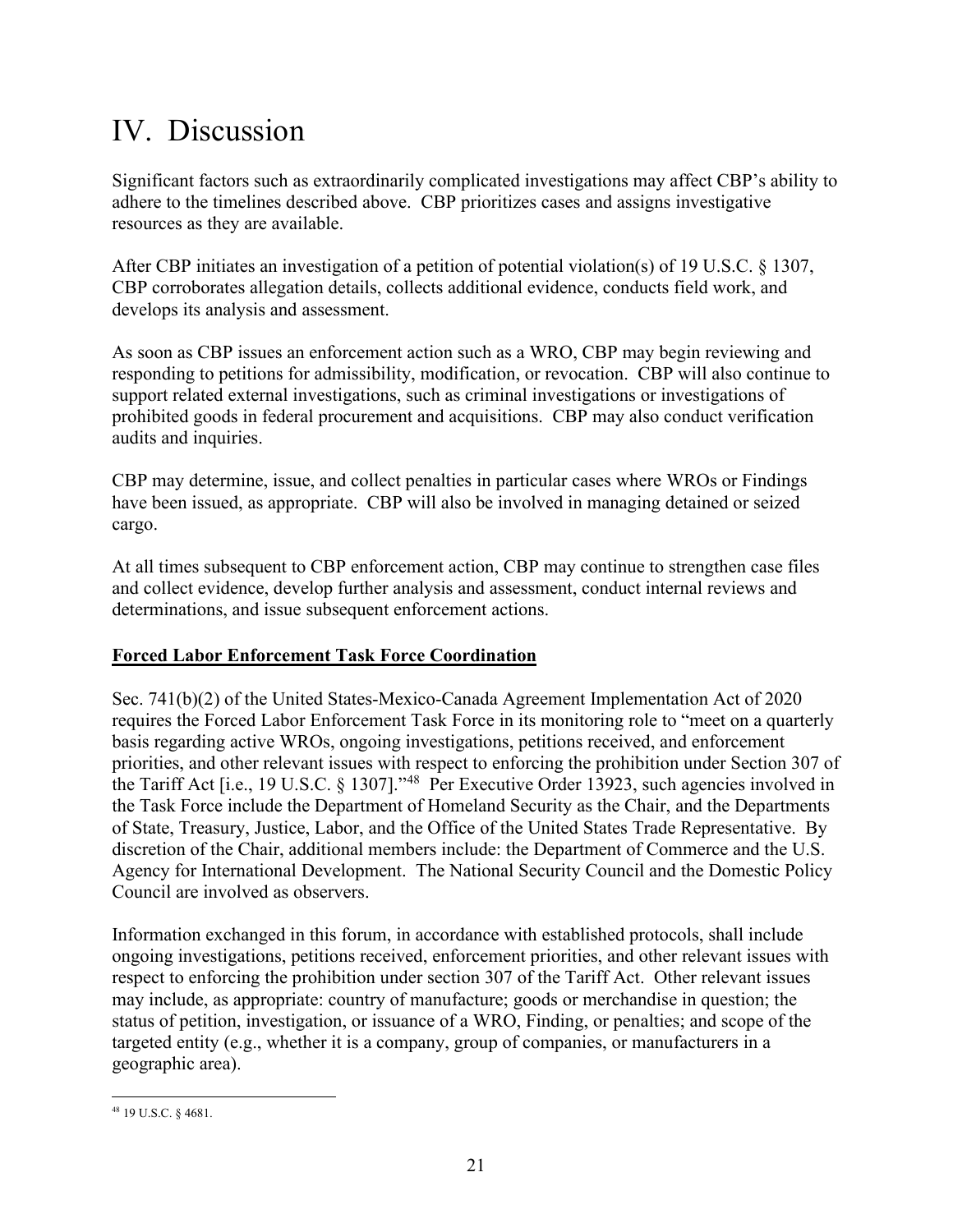The members of the Task Force represent agencies with expertise and information about the risks of unfair labor practices and internationally-recognized workers rights in U.S.-bound supply chains. By monitoring enforcement activity associated with these areas of risk, including but not limited to WROs, the Task Force has a tremendous opportunity to inform the broader U.S. government approach to addressing the challenge of forced labor. The senior-level Task Force is complemented by more frequent engagement of the Interagency Forced Labor Working Group, which receives monthly updates on the status of forced labor cases and is notified before a WRO is issued, providing an opportunity for coordinated communication and complementary action.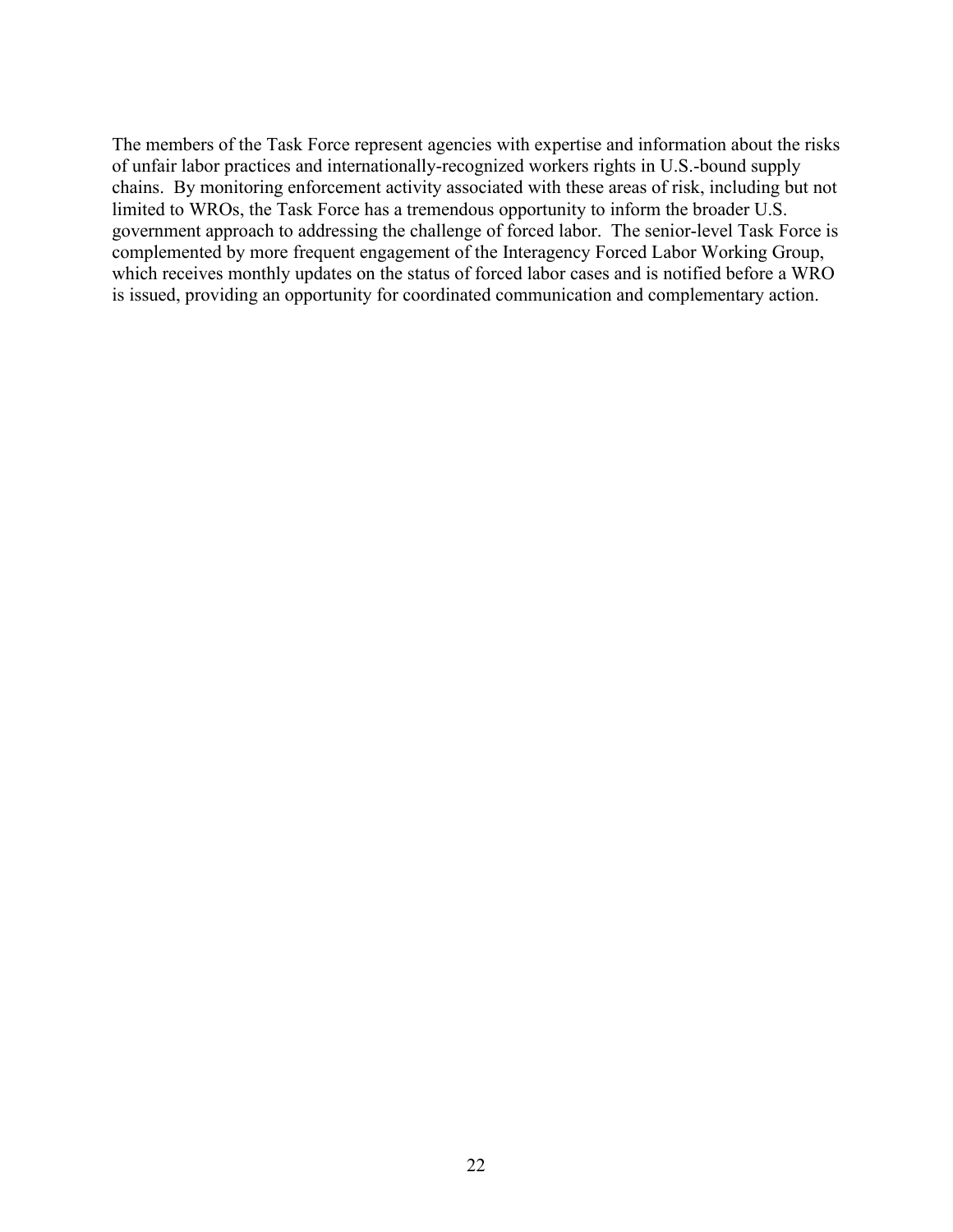### V. Conclusion

CBP is the only agency in the federal government able to issue WROs and Findings ordering the detention and seizure, respectively, of goods produced with forced labor likely to be imported. However, CBP is not the only agency in the U.S. government capable of taking action against perpetrators of forced labor, including those who benefit from forced labor, whether through the importation of goods produced with forced labor or otherwise, or even seizing and forfeiting goods imported into the United States contrary to law.[49](#page-23-0)

Certain U.S. government agencies have tools and programs to prevent the importation of goods produced with forced labor, and other agencies are able to leverage existing national security and economic security tools to combat forced labor overseas. Interagency cooperation on investigations related to forced labor is essential to holistic enforcement and prevention that improves the ability to end forced labor globally as it impacts the United States. The CBP timelines in this report acknowledge the important partnership of members of the Forced Labor Enforcement Task Force.

The Forced Labor Enforcement Task Force will continue to monitor United States enforcement of the prohibition on the importation of goods produced with forced labor under 19 U.S.C. § 1307. Establishing and providing the public with CBP's timelines for responding to petitions related to the importation of goods produced with forced labor will support CBP in working with all stakeholders to effectively investigate and enforce the prohibition in 19 U.S.C. § 1307. The Forced Labor Enforcement Task Force looks forward to completing the reports required in Section 743 - 744 of the United States-Mexico-Canada Agreement Implementation Act of 2020.[50](#page-23-1) 

The Forced Labor Enforcement Task Force membership understand it may modify these timelines at any time in the future by contributing to, and approving, the submission of an updated Report to Congress to the appropriate congressional committees, the House Committee on Ways and Means and the Senate Finance Committee.

<sup>49</sup> For example, pursuant to 18 U.S.C. § 1762 or 18 U.S.C. § 545.

<span id="page-23-1"></span><span id="page-23-0"></span><sup>50</sup> 19 U.S.C. §§ 4683- 4684.